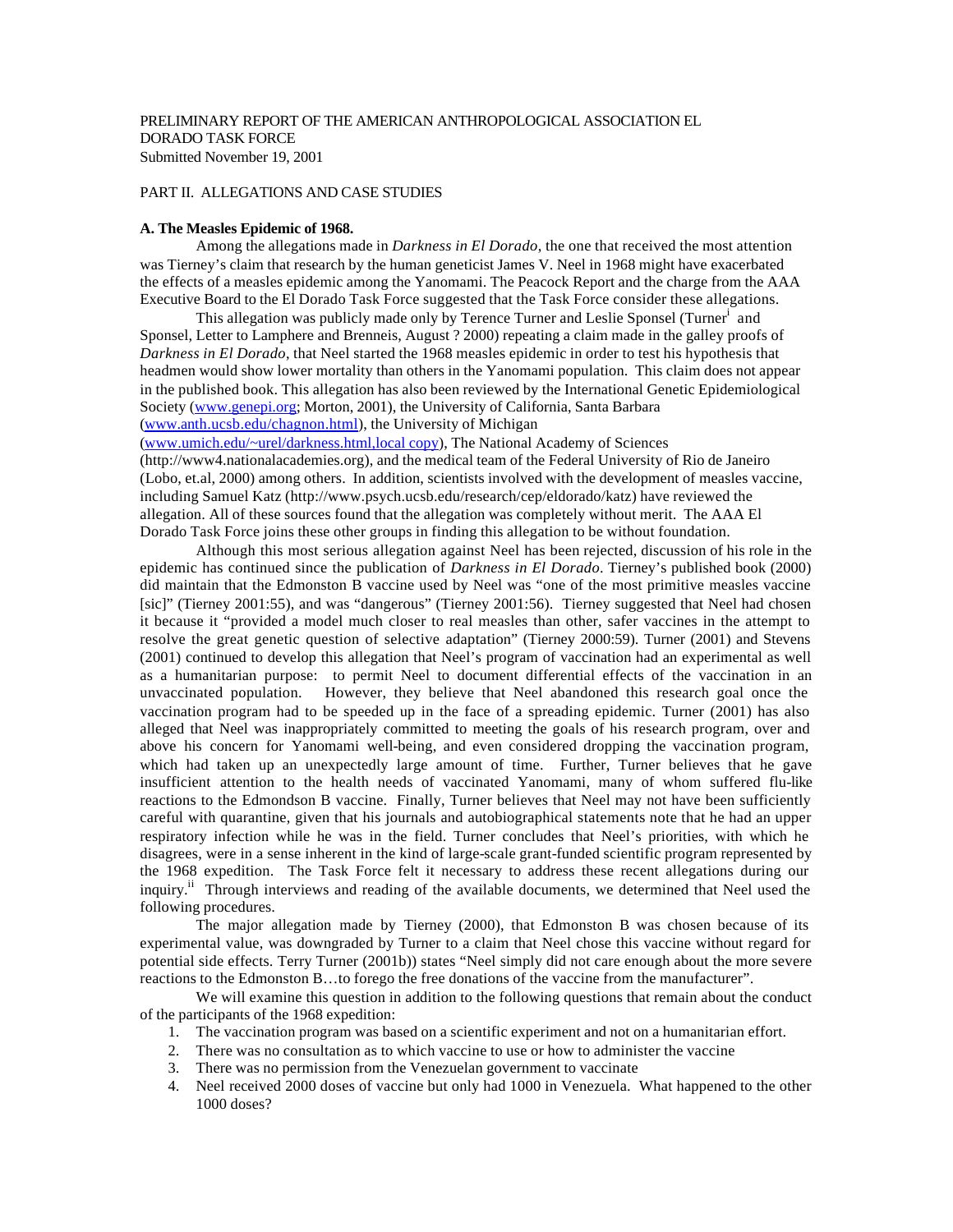- 5. There was an experimental protocol to vaccinate half the inhabitants of the village
- 6. Neel waited in Caracas before entering the field when he knew an epidemic was in progress
- 7. Neel was in conflict because he was more interested in the science than in the humanitarian efforts to help the Yanomami
- 8. Neel had an upper respiratory infection when he entered the field, thus evidencing little concern for the health of the Yanomami.
- 9. Neel did not have informed consent for his collections..
- 1. The measles vaccination program was part of a scientific experiment and not a humanitarian effort.

Neel discusses a vaccination program beginning in 1967. Blood samples taken during the 1966/67 field season were tested for antibodies to measles and other infectious diseases (Neel, et al., 1970). There is no mention in the correspondence, field diaries or grant proposals to the Atomic Energy Commission (Atomic Energy Commission AT(11-1)-405,1960 (Continuations 1961, 1962); AT(11-1)-942,1965; AT(11-1)-1552,1966; AT(11-1)-1552,1967; AT(11-1)-1552,1968; AT(11-1)-1552,1969; AT(11-1)- 1552,1971; AT(11-1)-1552,1972; AT(11-1)-1552,1973) that there is any experimental protocol regarding the measles inoculations. Indeed, it seems to be completely a humanitarian effort.

Some of the relevant documents in the Neel papers include the following. In March 10, 1967 Neel writes to Hawkins asking about inoculating for smallpox, tuberculosis and measles: Measles vaccination the most difficult because it must be kept frozen and the most expensive.

Neel's 15 September 1967 correspondence to Hingson is indicative of his understanding the importance of inoculating "virgin soil" populations: "We would welcome the opportunity to inoculate against [measles, smallpox, pertussis, tuberculosis] (assuming the Indians…would accept this)." He specifically addresses the notion of humanitarian concerns that are not in conflict with his scientific mission: "In addition to our scientific interests…we are impressed by the humanitarian opportunity here. As you must know, when a group such as this comes in contact with our culture, the decimation is fearful to behold."

A later letter from Neel (19 September 1967) to missionary Daniel Shaylor expresses the same concerns for the health of the Yanomami: "measles and whooping cough, not to mention smallpox and tuberculosis have not reached these Indians to any significant extent, and we are considering whether we could do some type of inoculation which would minimize the effects of these diseases when they finally do reach the Indian."

On November 21, 1967 Neel writes to Shaylor "Although our orientation is primarily research, we also are quite concerned with the humanitarian implications of extending proper medical services to the Indian, and would try very hard to lay a vaccination program onto our medical studies."

2. There was no consultation on which vaccine to administer.

As soon as Neel realized that measles was an imminent threat to the population he actively sought donations of measles vaccine. After his return from the field, he continued to try to get additional donations of vaccine. In April, 1968 Neel states that the CDC told him which companies to approach.

On April 22, 1968 Neel writes to Roche "Following receipt of your phone call, I contacted our Communicable Disease Center in Atlanta, Georgia, who suggested that I turn to Merck, Sharpe and Dohme, and to Philips Roxanne."

Neel attended a meeting at the CDC before he left for the field in November, 1967. Lindee (2001) indicates that he discussed vaccines and the vaccination process with them. He received gamma globulin from Parke Davis to administer with the measles vaccine to reduce side effects.

There have been numerous responses from epidemiologists and measles experts that Edmonston B was in use during the time period and was a reasonable choice (see IGES, NAS, Katz references cited previously). In addition, in April of 1968, Merck-- the manufacturer of the Schwarz vaccine -- appeared to be in a contractual agreement with the Venezuelan government and did not want to jeopardize this with a donation to Neel.

It should be noted that Neel had very little time to arrange for a large donation of vaccine. Shaylor wrote to Neel late in November about a measles outbreak. Neel was leaving for the field early in January.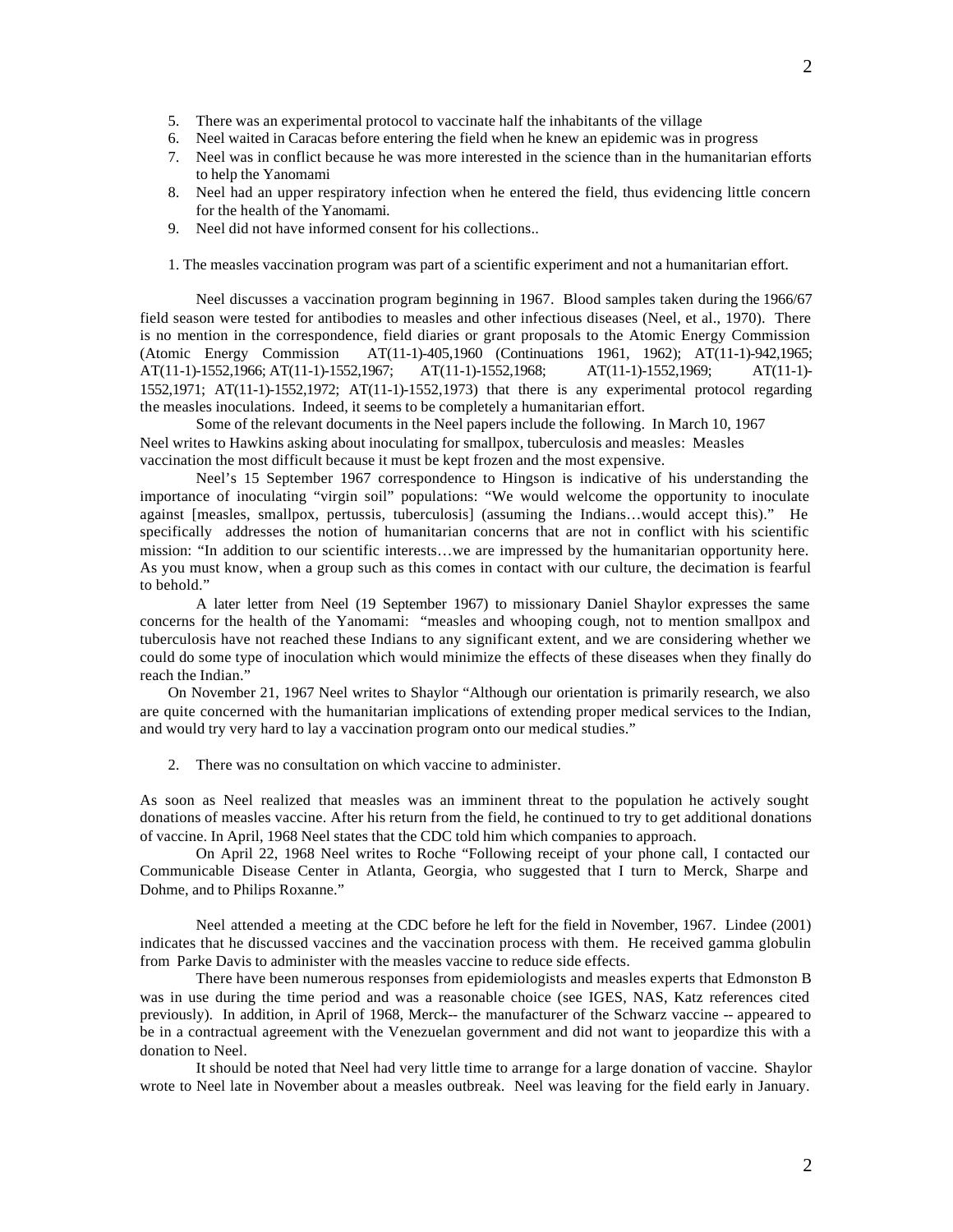Also, there was no money for the purchase of the expensive measles vaccines and Neel was dependent on donations.

On November 28, 1967 Shaylor wrote to Neel: Measles has reached Guaira Indians in Brazil and are preparing for the worst.

It probably took at least a week for Neel to receive this.

On December 11, 1967 Shaylor wrote to Neel: Reports of measles coming down the Orinoco from Brazil

After receiving the information from Shaylor Neel contacted several pharmaceutical manufacturers and got 2000 donated doses (received on December 19, 1967) of Edmonston B vaccine.

3. There was no permission from the Venezuelan government to vaccinate.

On December 11, 1967 Neel wrote to Miguel Layrisse, a human geneticist at the Venezuelan Institute for Scientific Investigations (IVIC):

"I believe I can obtain about 2000 immunizing doses of vaccine free.CAN YOU OBTAIN PERMISSION FROM THE VENEZUELAN GOVERNMENT FOR US TO VACCINATE ALL THE INDIANS WE COME IN CONTACT WITH?"

There is an undated hand-written note that corresponds to this letter from Layrisse. It states in language that mimics the Neel letter:

"Agree bring 2000 immunizing doses measles vaccine"

This is not to be confused with the dated permission from Marcel Roche (another IVIC scientist) in 1968 concerning an additional donation of vaccine.

4. Neel received 2000 doses of vaccine. He brought 1000 into Venezuela. What happened to the other 1000 doses

 On January 11, 1968 Neel was in Washington and dropped off 1000 doses in Georgetown. These were transferred to a representative of the Unevangelized Fields Missions (UFM) to be carried to Boa Vista and the Yanamomi there. This is confirmed in two places; by a letter from Napoleon Chagnon to Dan Shaylor (December 20, 1967) saying they would be dropping 1000 doses off in Georgetown and by an entry in Neel's field diary. 1000 doses were carried by Neel into Venezuela

This is not to be confused with the April 26, 1968 correspondence (Neel to Philips Roxanne Corporation) which discusses sending another 2000 doses to Venezuela. These doses are the ones that are about to expire and the company suggests doubling the dose, thereby effectively leaving Neel with only 1000 vaccinations (April 22, 1968 Neel to Roche).

5. There was an experimental protocol to vaccinate half the villages.

This idea originates with the January 9 letter from Willard Centerwall (one of the physicians who accompanied the 1968 expedition) purportedly accompanying the 1000 doses of vaccine given to the UFM missionaries. The major points of the protocol are:

- 1. Avoid vaccinating infants, especially under one year of age, tuberculosis patients, acutely ill people, and persons who are old and/.or infirm.
- 2. Vaccinate only half of the able-bodied village population at one time so the unvaccinated individuals will be able to care for the needs of the vaccinated ones.
- 3. Vaccinate populations which can be observed during the resting period (8-12 days post vaccination) so that any high fevers can be treated with aspirin and fluids and any bacterial complications can be treated with antibiotics or sulfa drugs.
- 4. Alert the people being vaccinated that they may feel a bit ill from the vaccination, but not as badly as the disease from which they are being protected.

This is not a research or experimental protocol, but a specific protocol for vaccinating in the field. There is a written addendum at the bottom of the page- if possible compare the reactions of the two makers of the vaccine-canine kidney or egg culture. This is a procedural reporting of information.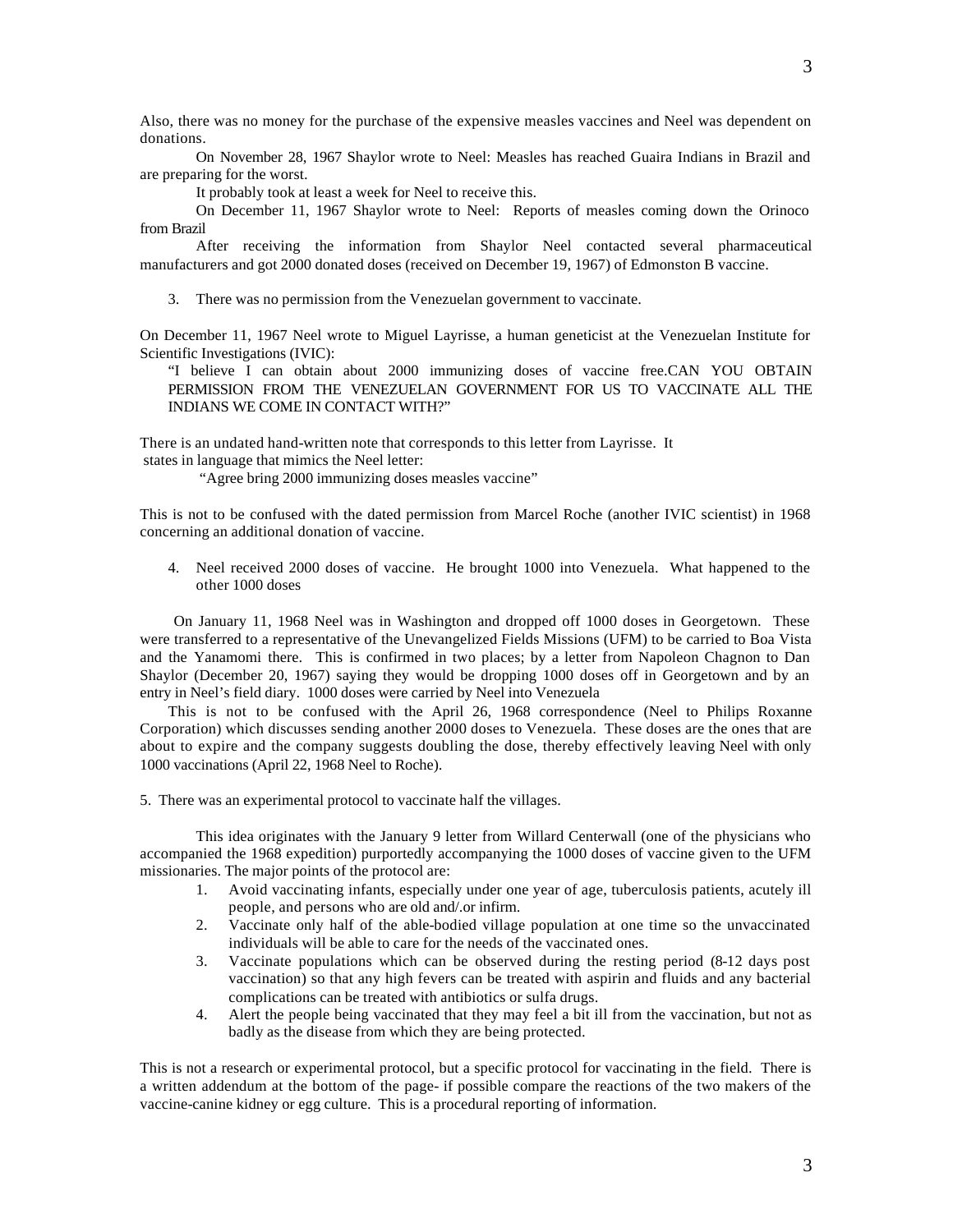Both manufacturers of measles vaccine recommended the administration of 0.01cc/lb of body weight of measles immune globulin (MIG) to reduce the effects of the measles vaccine. The maximum dose stated is 0.5cc per individual. This dosage is based on trials with children up to a maximum weight of 50 lbs. There had been no studies of the mediating effects of MIG in adults, since adults had either been vaccinated as children or had had measles and were immune. Neel was sent 1000 doses of MIG which translated into 500cc of material. Centerwall noted in the January 10 letter to Francis Black, Associate Professor, Department of Epidemiology and Public Health, New Haven, CT, that this dosage would not be adequate to attend to the needs of adult Yanomami who weighed more than 50 lbs. His letter states:

We have been able to look up most of the references relative to this and find as you suspected no support for 0.5cc of gamma globulin being adequate for measles vaccine modification for average adults. It would appear that the 0.01 cc per pound of body weight or 0.5 cc per individual statement refers mainly to children although it is not so stated and is thus ambiguous. We plan to avoid vaccinating the very young, the old and the acutely ill and will graduate our dosages as best we can on the remainder covering half villages at a time and following with aspirin where possible and when needed.

This implies that in the days before they left for the field they realized they did not have adequate supplies of gamma globulin and decided to do the best they could.

There is no evidence in the field notes that the team followed the half village procedure. In fact, once the epidemic arrived, the field team vaccinated everyone in the villages. The field notes also indicate that the vaccine was given with gamma globulin everywhere but at Ocamo.

6. Neel waited in Caracas for two weeks before entering the field.

Neel's field notes indicate that they spent time in Caracas waiting for transport to the field. They also document his frustration with not being able to get to the field sooner.

7. Neel was in conflict because he was more interested in science than in effort to give humanitarian aid to the Yanomami.

This statement can be found in Turner's recent work. Turner's position is actually a rather nuanced one, that

'"science" on the scale of the AEC Orinoco expedition, is not merely an ideal system of abstract truths nor an activity of isolated, autonomous individuals, but a complex social activity, shaped by the collective institutions and sociopolitical conditions that make scientific research possible" (Turner 2001a:59).

Within this social field,

"The relative priority Neel attached to the fulfillment of what he deemed to be the essential parts of his research program ... over the medical needs of the Yanomami ... was to a large extent a function of the institutional requirements, pressures and expectations of government-funded Big Science" (Turner 2001a:59).

Turner bases much of his argument for Neel's ambivalence about the priority of Yanomami medical needs on the following statement in Neel's field notes, especially the last three words:

Thus, I will get stools and soils while Bill does PE for three to four days-then we get blood, saliva, urine (? +dermat.), then inoculate if at all (5 February 1968 entry in field notes:80).

We suggest an alternate reading of the phrase "if at all", as follows.

It is important to note that Neel addresses the vaccinations specifically as a "a gesture of altruism and conscience" (5 February 1968 entry in field notes: 79) Likewise, he notes how frustrating this vaccination process is: "more of a headache than bargained for." However, he *never* suggests that he ever "seriously considered jettisoning the 'altruism and conscience' of the vaccination campaign and [abandon] the vaccinations altogether" (Turner, 2001b: 33); he does, however, clearly state in frustration that he would like to put the vaccinating into the "hands of the missionaries." Moreover, the context of "if at all" must account for the fact that the Indians had a history of fleeing those administering the vaccinations: "they took off in fright when they heard we were giving inoculations" (1 Feb. 1968 entry in field notes: 76).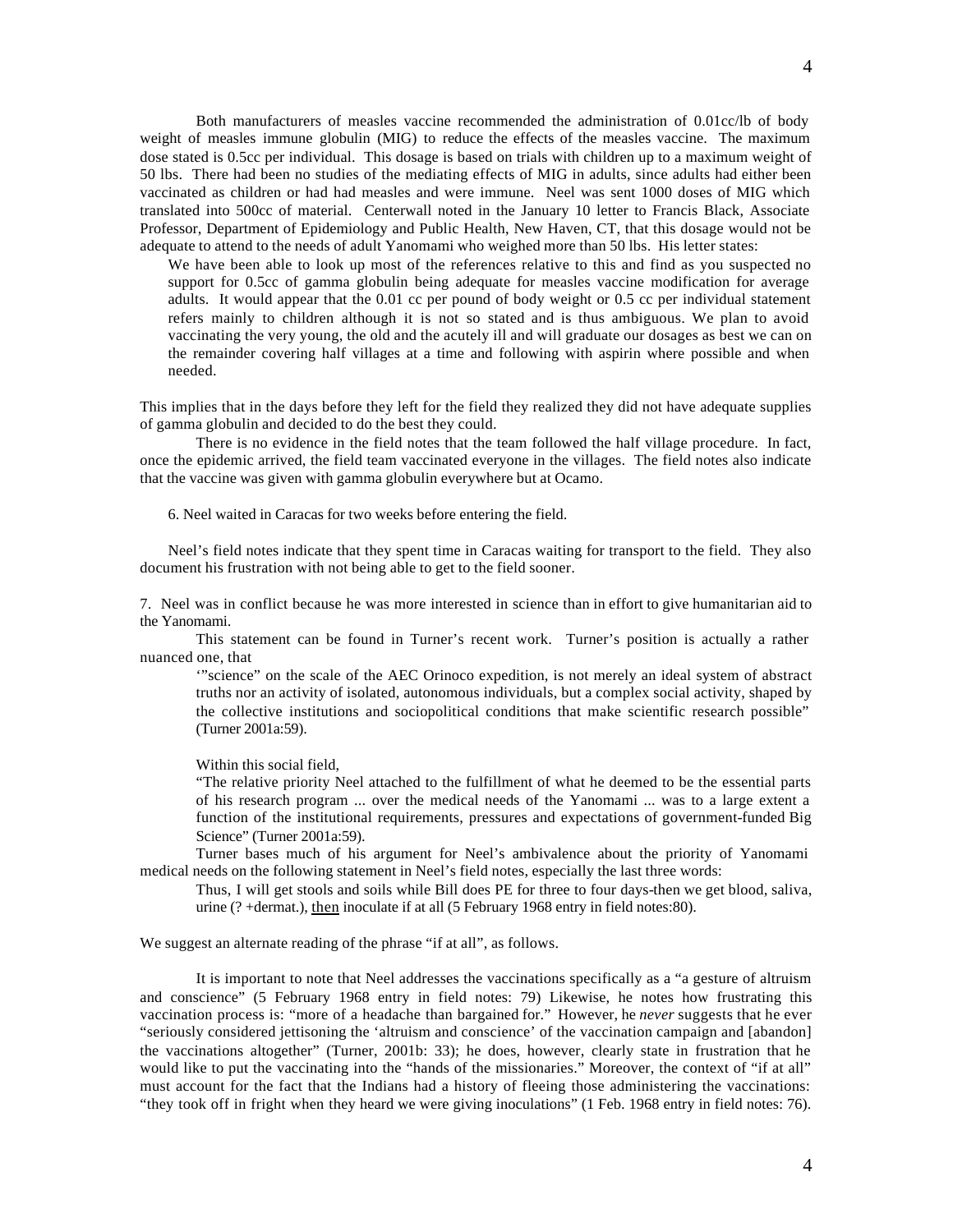Neel's note about vaccinating "if at all," administering the vaccinations "at the very last." (5 February 1968 entry in field notes: 79), or placing the vaccinations into the hands of the missionaries may be simply addressing this problem of "flight," and have no reference at all to any ambivalence on Neel's part about the vaccination program.

It should also be noted that this was all written before Neel was aware of the magnitude of the epidemic and before the "all-Orinoco" plan was devised. Once he was aware of the magnitude of the epidemic he immediately took steps to prevent further spread of measles. At this point, he gives preventative doses of MIG to those exposed, not yet sick, but not vaccinated. He also administers penicillin to those who are most ill. Neel clearly had a concern for the health of the Yanomami. This is documented by Salzano and Callegari-Jacques (1988) and Neel (1994) who discuss the various tests and other health measures they provided.

### 8. Neel had an upper respiratory infection and was not concerned with the health of the Yanomami

There is a good deal of information suggesting that Neel gave the health of the Yanomami a very high priority, quite apart from the vaccination program itself. We have not yet contacted medical experts who might help us address the problem of possible contagion to the Yanomami from James Neel's upper respiratory infection, mentioned several times in his field notes as producing annoying symptoms while he was in the field in 1968. We note that the question of whether Neel's URI represented a significant source of contagion while he was in the field, raised by Turner (2001a:33-34, 2001b:16-17), remains open. However, the general picture that has emerged from our inquiry is that Neel was careful about medical and quarantine issues.

Ernesto Migliazza, a member of the 1968 expedition, recalls that Neel never entered a new village without taking an M.D. with him and was punctilious in caring for the sick. On first arrival in a new village, medical doctors treated the sick. The doctors then helped in taking samples (blood, stool, saliva, and urine). Three doctors (in addition to Neel himself) were with the expedition, Dr. Marcel Roche, Dr. Willard Centerwall, and Dr. Bill Oliver. In his written report to the task force (Migliazza 01-07-23), Migliazza states that before leaving the U.S. every member of the expedition had a complete medical workup at the University of Michigan hospital, including x-rays, stool and urine samples, and half a dozen vaccinations. Members who were not health care practitioners received training in first aid, and all members received cultural training.

 James V. Neel, Jr., MD (Telephone conversation with Hill, ? May 2001) recalls that on the expedition on which he accompanied his father, Neel had sick call every morning, left the expedition group in order to attend to medical emergencies (e.g. problematic childbirth), and insisted that JVN Jr. could not join his father's research team until he could contribute medical skills legally.

One kind of evidence for Neel's ambivalence about the priority of Yanomami health Turner (2001a, 2001b) was that Neel's group did not respond adequately to vaccine reactions that left Yanomami feverish and sick. The task force believes that Turner's concerns include a contradiction. Turner believes that the team should have abandoned its research schedule to, on the one hand, vaccinate as many people as possible, and, the other hand, to remain in individual villages to treat people with severe vaccine reactions. The expedition consisted of only eight or nine members, so could not really satisfy both concerns. It is likely that pursuing either strategy would have led to problems on the other front.

The view of the Task Force is that Neel and his expedition, dealing with an extraordinarily difficult situation, did the best that they possibly could to address the emergency. However, the experience of the 1968 expedition is indeed an instructive one, and requires us to reflect on its significance for anthropological practice. Can anthropologists be trained to respond more effectively to such emergencies? Should they be so trained? The AAA Committee on Ethics Draft "Guidelines for determining what constitutes a health emergency and how to respond in the course of anthropological research with human subjects" provides a very useful framework within which these questions can be discussed.

Beyond addressing health emergencies, the task force believes that anthropological procedures for work among populations with high levels of health risk require extensive discussion. Anthropologists working among such people might wish to work in teams with health practitioners or seek for themselves appropriate nursing and/or medical education and take adequate medical supplies with them to the field. However, the most practical solution is probably for anthropologists to (a) become thoroughly familiar, through sound research, with the health needs of indigenous populations so that they can give competent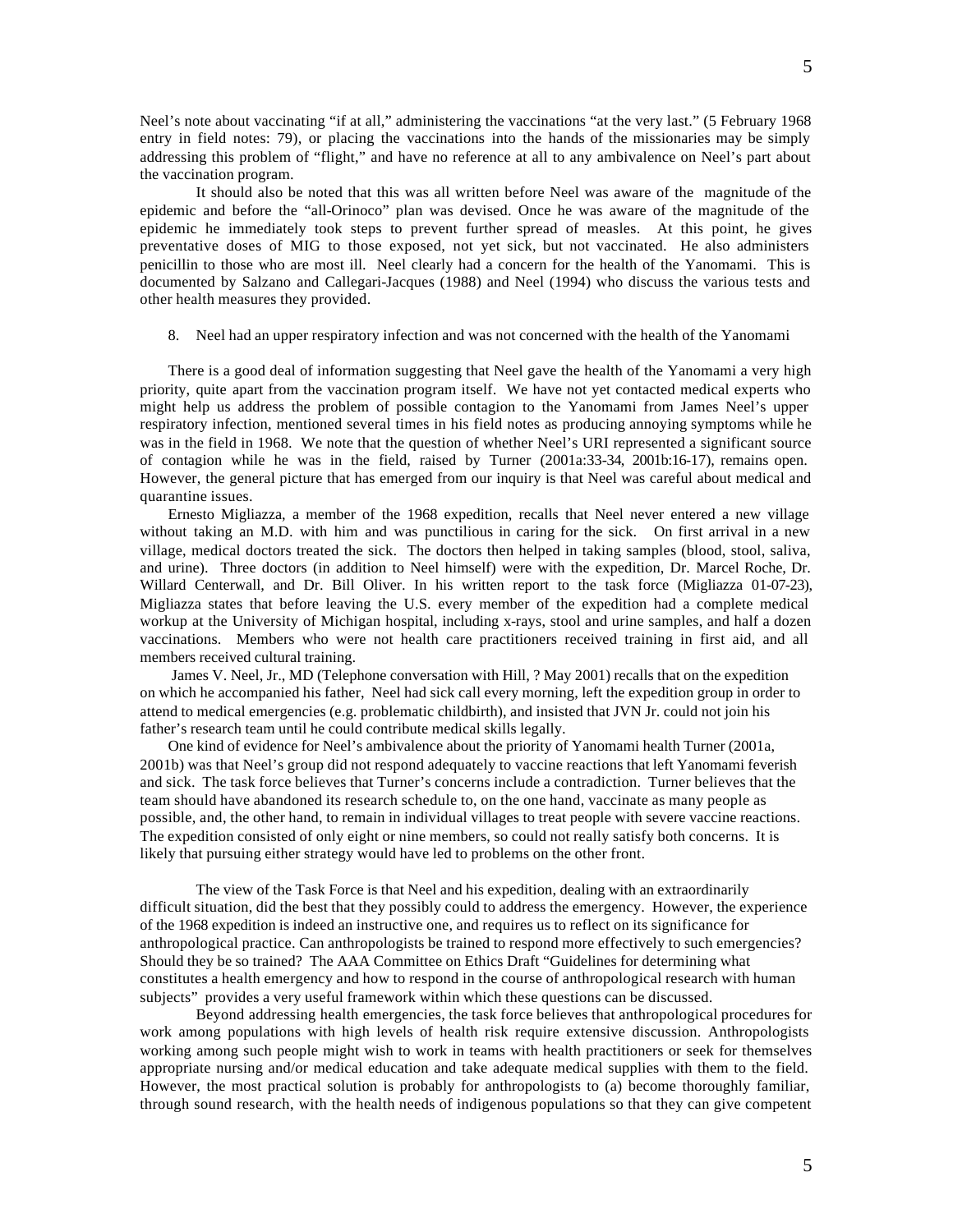advice (cf. Hurtado, Hill, Kaplan and Lancaster 2001), and (b) join in vigorous advocacy for indigenous peoples before their governments. The national professional associations may wish to set up formal commissions to pursue such advocacy; K. Hill (2001) has pointed out that individual anthropologists risk the suspension of research permits or other reprisals if they "go public" as individuals with advocacy for health care in the local context. Public health and care of the sick is certainly the responsibility of governments, regardless of what type of system they develop to provide it. Both the Brazilian and Venezuelan constitutions recognize health as a basic human right. The Venezuelan Constitution also recognizes the rights of its indigenous citizens to culturally appropriate health care: Title III, Chapter VIII, Article 122 states, "The indigenous peoples have a right to an integrated health care that considers their practices and cultures. The State will recognize their traditional medicine and complementary therapies, within a framework of bioethical principles". This is an excellent framework within which advocacy can be conducted, permitting the development of advanced health care systems while recognizing the potential of local practitioners to contribute to these.

The AAA El Dorado Task Force recommends that the AAA go formally on record, perhaps in a codicil to the AAA Statement on Human Rights, with a statement to the effect that people everywhere have the right to a healthy environment, to the best possible public health regime, and to a full range of medical care from basic clinical attention to specialized and advanced treatments. The AAA might wish to endorse the Venezuelan position that it is the responsibility of governments to guarantee the availability of such care. The responsibility of anthropologists would, then, be twofold. First, they should develop procedures to minimize the risk to indigenous populations caused by the presence of researchers. Anthropologists should follow rigorous quarantine regulations, ascertaining that they are free of communicable disease before entering the field, and discouraging the presence of others (tourists, film crews, etc.) who may not be subject to such rules. Second, they should strongly encourage research on health and illness in indigenous groups. Third, they should participate in advocacy for fully adequate health care for the groups with whom they work. Indigenous peoples surely feel sickness and death no less than any other human beings, and Yanomami representatives specifically have repeatedly asserted that the need for adequate health care is one of the most pressing concerns in their communities.

### **B. Informed consent and the 1968 Neel expedition**

The Peacock Report raised the question of informed consent in connection with Tierney's allegations regarding Marcel Roche's experiments with radioactive iodine among the Yanomami beginning in 1958. The Task Force awaits material from Venezuela regarding these experiments. However, the question also arises in connection with Neel's expedition, since Neel collected biological materials among the Yanomami that remain under study. Thus it is important to evaluate whether or not these materials were collected with appropriate attention to informed consent. In discussions of the informed consent procedures that were used during Neel's 1968 expedition, it is important to recognize both the codes that were in force governing consent during that time and also to understand the way in which consent was actually obtained by researchers working with similar populations during that time period.

#### *Important codes regarding informed consent in 1968*

There are several excellent reviews of the history of informed consent by ethicists, philosophers, attorneys and historians of science (Beecher, 1970; Tranoy, 1983; Engelhardt, 1986; Faden and Beauchamp, 1986; Beauchamp and Childress, 1989; Gert, Culver and Clouser, 1997; Doyle and Tobias, 2001). Discussions on the history of informed consent often distinguish between the consent practices of practitioners of clinical medicine and the consent practices of researchers using human subjects. The earliest authors of treatises on clinical medical ethics were guided by the principle of beneficence and dealt very little with the principle of autonomy. Standards for research using human subjects began as a reaction to the medical experimentation of Nazi Germany. The ethical principle of respect for persons or autonomy was of primary importance in the resulting Nuremberg Code. This principle of autonomy was then - and continues to be -- articulated as voluntary or informed consent.

The Nuremberg Code became the model for many of the governmental and professional codes formulated in the 1950s and the 1960s, even though it presents an ideal without detailing the particulars of application. Among the most important codes and laws during this time period include the 1953 National Institutes of Health (NIH) Clinical Center code, the 1962 Drug Amendment Act and the 1964 Helsinki Code. All of these codes deal with the issue of informed consent. The Helsinki Code was formulated by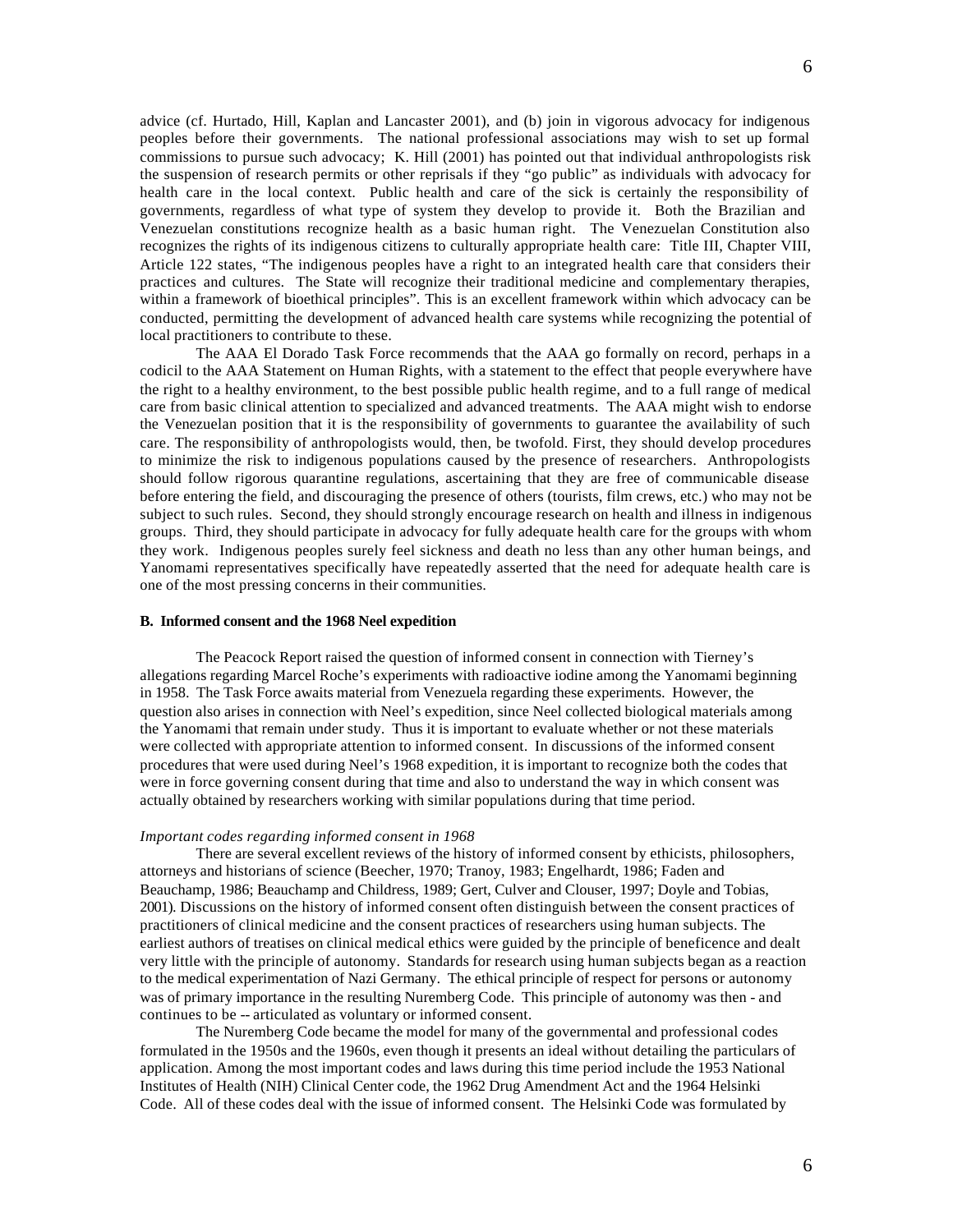the World Medical Association and was used by many other agencies to develop their own guidelines. Unlike the Nuremberg Code, the Helsinki code distinguishes between therapeutic and non-therapeutic research. In 1966 the U. S. Public Health Service instituted a requirement of peer review of research, however, this was entrusted to the local institution and there was little oversight.

These codes were often difficult to apply. It was not until the 1970s that additional clarifications and standards were set. In 1971 the Department of Health, Education and Welfare issued guidelines for human subjects research. In 1974 Congress created the National Commission for the Protection of Human Subjects of Biomedical and Behavioral Research. The commission was charged with developing a new set of guidelines for human subjects research. These guidelines became known as the Belmont Report. The report and the principles it represents, autonomy, beneficence and justice, have been codified into federal regulations and are routinely used by Institutional Review Boards (IRBs) in their analysis of research protocols. The National Research Council continues an on-going examination of ethics issues and prepares updated guidelines. More recently, the National Bioethics Advisory Commission established by Executive Order in 1995 was charged with making recommendations to the National Science and Technology council regarding both clinical and human biology and behavior research.

Neel's 1968 expedition to the Yanomami took place several years before the articulation of the bioethics principles in the Belmont Report. Although there were guidelines, the ways in which researchers obtained consent and explained risks and benefits were not firmly established.

One of the first documents to discuss the relationship of an investigator to a "non-westernized" study population was a 1964 World Health Organization (WHO) report. In 1962, the WHO convened a study group of scientists to discuss the organization of studies of "long-standing, but now rapidly changing, human indigenous populations". The resulting report, "Research in Population Genetics of Primitive Groups" (*WHO Technical Report Series*, 1964), was authored by James Neel. In the report Neel discusses the relations of the research team with the population studied. The study group met again in 1968 and produced a second report, "Research on Human Population Genetics" (*WHO Technical Report Series*, 1968), again authored by Neel, reiterating, with slight modification, the principles of the first report. The report states:

Any research team has certain ethical obligation to the population under study. The investigator should always be bound by the legal and ethical considerations governing the conduct of medical and biological research workers. It is essential that harmonious relations be maintained both during and after each research visit. From previous field experience, the following factors have been found to be especially important.

- (a) The privacy and dignity of the individual must be respected at all times and the anonymity of subjects must be maintained in publications. The comfort and individuality of subjects must be safeguarded, e.g., some people are unwilling to queue, or to have others present during examination or questioning. Care should be taken that individuals do not undergo an excessive number of examinations at any one time.
- (b) Satisfactory reward should be provided for the subject's participation in the research and for any services provided. The nature of the recompense should receive careful consideration. The advice of local authorities may be invaluable, both on this question and in general, so as to avoid giving offence through ignorance of local customs.
- (c) The local population should benefit from such studies by the provision of medical, dental and related services.
- (d) The maintenance of congenial social relationships will be enhanced by methods suitable to particular areas, e.g. eating with families on occasion, exchange of information.
- (e) All groups have learned individuals, e.g., experts on oral traditions and those with systematized knowledge and interpretations of natural phenomena. Consultation and exchange of information with such persons will often be of immediate value to ensure good relations and lead to the appreciation of the achievements of such peoples. Such information is pertinent to their cultural and therefore biological history.
- (f) There should be the utmost regard for the cultural integrity of every group. All possible measures should be taken to prevent the activities and presence of the research team from adversely influencing the cultural continuity of the population being studied.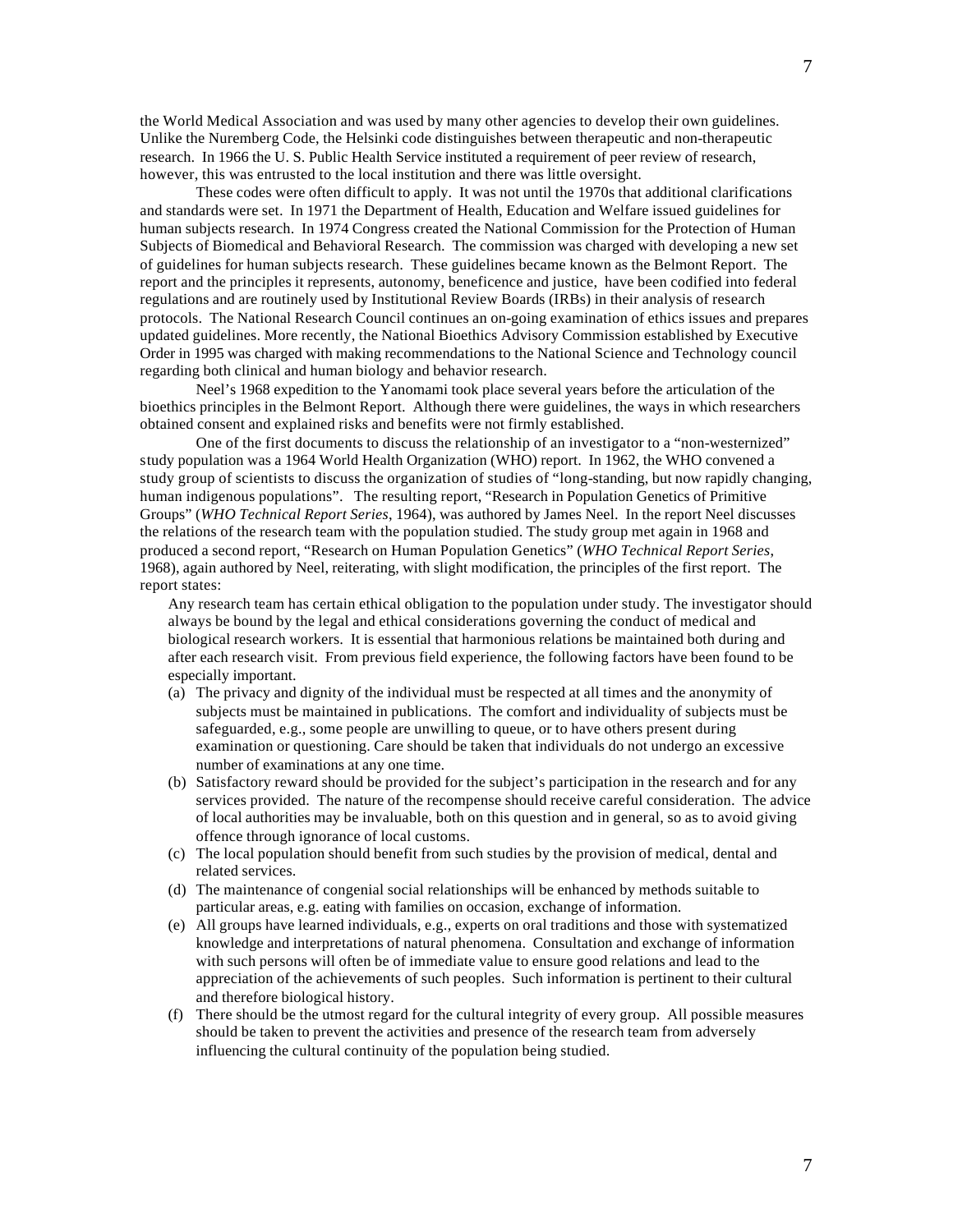Issues of research involving indigenous populations were not examined in depth again until the United Nations Working Group on Indigenous Populations began meeting in the 1980s. Discussions in the United States in the 1990s on research among indigenous peoples were triggered by the 1990 Native American Graves Protection and Repatriation Act (NAGPRA) and the planning of the Human Genome Diversity Project. The National Research Council and the National Bioethics Advisory Commission both issued reports on research initiatives in the late 1990s.

## *Practices Relating to Informed Consent*

In order to determine the practices of researchers in the late 1960s regarding informed consent, El Dorado Task Force member Trudy Turner surveyed a number of individuals who were active in the field at that time. The determination of individuals to consult was made by consulting various journals (*American Journal of Physical Anthropology*, *American Journal of Human Genetics*, etc.) to see who had published on genetics of indigenous populations in the late 1960s and early 1970s. Among the individuals responding were:

| Alan Fix              | William Pollitzer      |
|-----------------------|------------------------|
| Jonathan Friedlaender | Francisco Salzano      |
| Eugene Giles          | Jack Schull            |
| Henry Harpending      | <b>Emoke Szathmary</b> |
| Geoffrey Harrison     | <b>Kenneth Weiss</b>   |
| Newton Morton         |                        |

Individuals contacted did research in the following areas of the world and with the following listed populations and nations.

| Ayamara       | Solomon Islands      |
|---------------|----------------------|
| !Kung Bushmen | Canada               |
| Japan         | <b>United States</b> |
| <b>Brazil</b> | Haiti                |
| Micronesia    | Malaysia             |
| Venezuela     | Ethiopia             |
| Paraguay      | New Guinea           |

Each individual was asked the following three questions:

1. How did you attempt to get informed consent from individuals?

2. Did you have discussions about informed consent while you were in the planning stages of your research?

3. Did you exchange/reciprocate anything for samples?

### 1. How did you attempt to get informed consent?

Although there were some differences in responses about how information was conveyed to individuals, all of those surveyed stressed that voluntary consent was assumed since some individuals in the population elected not to participate. Some of the respondents indicated initially that they had approval from national or regional governments in the appropriate regions to conduct the research, while others dealt with the population or individuals. The leaders of the group under study were often consulted first and their approval was sought. If the researchers worked with medical personnel, the medical personnel were often responsible for obtaining consent. If they were not accompanied by medical personnel, researchers told the individuals/groups that they could not provide medical assistance. In every case some explanation of what the individuals were looking at in the blood samples was provided.

### 2. Was there any discussion of consent in planning stages of project?

Everyone said there was no discussion in the planning stages of the project.

3. What was given in exchange/reciprocity for samples?

If medical personnel were present, medical and dental exams were given. If a doctor was present, medical help or immunizations were provided. The following items were given: tobacco, candy, small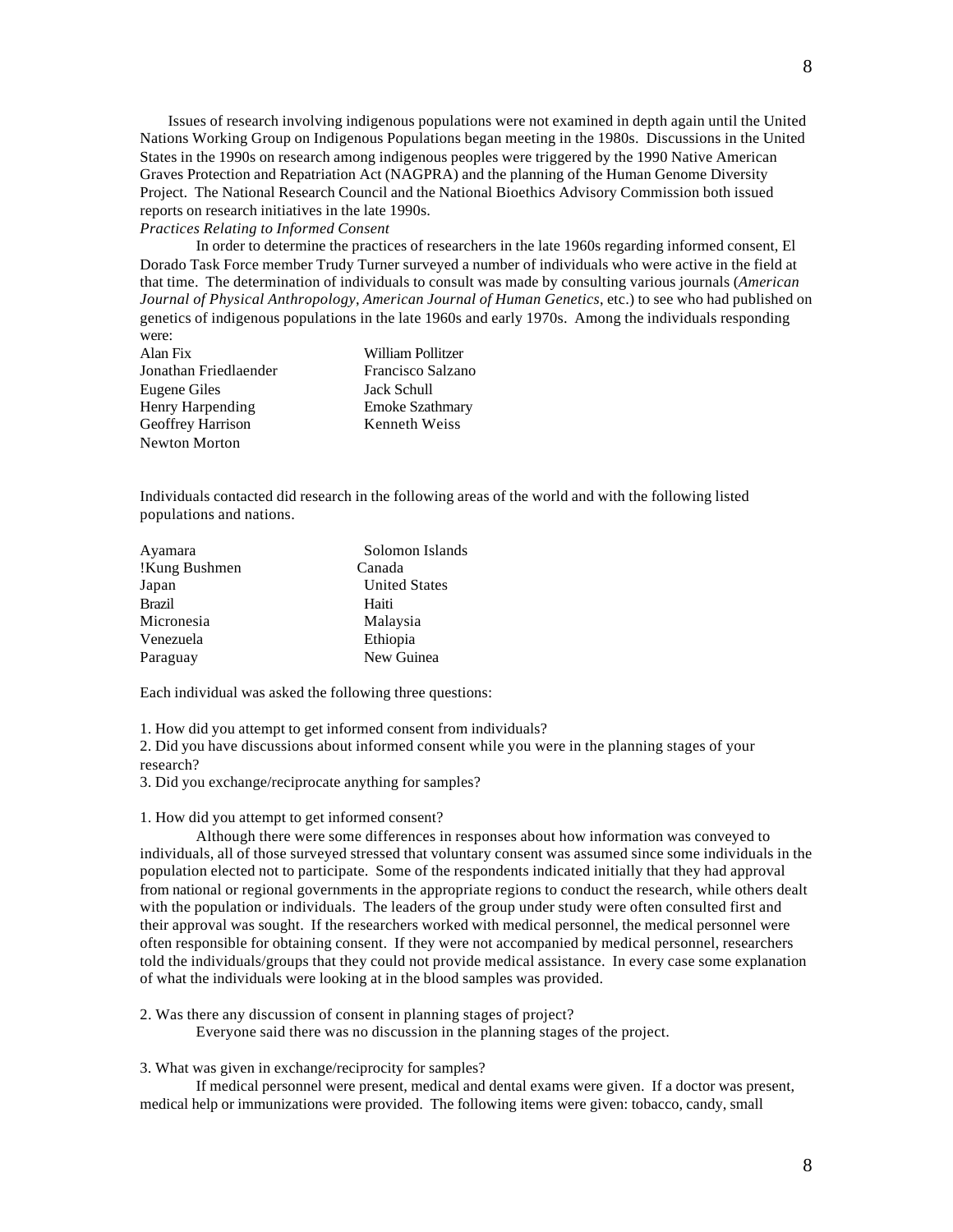9

sums of money, photographs, toothbrushes, bubble gum, powdered milk, rice, machetes or a community purchase such as a film projector.

It should be noted that Neel did consult with local authorities concerning remuneration before his field work among the Yanomami. In a September 20, 1966 letter to Reverend Macon C. Hare he states:

"With respect to the matter of trade goods, I would say that it has been our custom after we have completed the work-up of each family to make its members a suitable present. Here I would repeat, as mentioned above, that we would rely on the advice of those in the field concerning what is appropriate to the present situation. We know by experience that we must do something to enlist the cooperation of the Indian, but, on the other hand, do not wish to upset whatever "economy" you have been attempting to establish"

# *The impact of Neel's work with the WHO*

The participants in the WHO meetings on research with indigenous populations went on to conduct research around the world. Many were involved in the Human Adaptability section of the International Biological Program (IBP) (Collins and Weiner, 1977). The participants and their students worked in the Kalahari, the Andes, New Guinea, the Solomon Islands and other locations. Many of the respondents to the survey were under the IBP umbrella. The WHO document Neel authored reflects the standard of conduct for work with indigenous populations as well as the protocols for obtaining samples from populations.

# *Resources on informed consent procedures*

Publications on Informed consent are available from the National Research Council of the National Academy of Science (http://www.nationalacademies.org/nrc) and the National Bioethics Advisory Committee (http://www.bioethics.org). The charter of the NBAC has expired but the papers are still available on line. In addition, the AAA Committee on Ethics Draft Briefing Paper on Informed Consent cites other sources.

### *Acknowledgements*

Task Force member Trudy Turner and the other members of the El Dorado Task Force thank the following people for help with Sections A and B, Part II, above: Rob Cox of the American Philosophical Society for discussions concerning the Neel papers; Newton Morton, Duncan Thomas, and Chris Amos of the International Genetic Epidemiology Society for help in obtaining Neel's AEC grant proposals, Arno Motulsky for information on the WHO Scientific Group meetings, and Jeffrey Nelson for assistance with all aspects of this work.

## **C. Yanomamö Names**

We consider here Tierney's allegation that Napoleon Chagnon caused distress and heightened the likelihood of interpersonal violence among the Yanomamö by violation of their prohibitions against the public utterance of personal names. This is an allegation singled out by the Peacock Report as deserving of inquiry.

Tierney makes a number of claim in regards to the nature of Yanomamö personal names and then claims that Chagnon repeatedly violated a name taboo. It is important to examine this issue because it goes to the heart of one of the complaints of unethical field work among the Yanomamö. That is, Chagnon broke a name taboo by collecting personal names and caused the Yanomamö a great deal of anguish and personal affront in the process and even caused conflicts between villages. In regards to the name taboo Tierney says "This was frustrating for him [Chagnon] because the Yanomami do not speak personal names out loud. And the names of the dead are the most taboo subject in their culture." (Tierney, 2000: 32). Both of these statements have elements of truth but require considerable qualification which we deal with below. Tierney's main accusations regarding breaking of the name taboo are found on page 32-33; 46-48, and 170 of *Darkness in El* Dorado. Although there are some elements of Chagnon's practice regarding the collection of names that we do question below, we believe Tierney's accusations to be, in the main, unfounded. There are a number of reasons for this. The first is that although names of the dead are subject to taboos they may be mentioned under appropriate circumstances. Second, names are used in every day conversation subject to the rules briefly described below (and in much greater detail in Chagnon's writings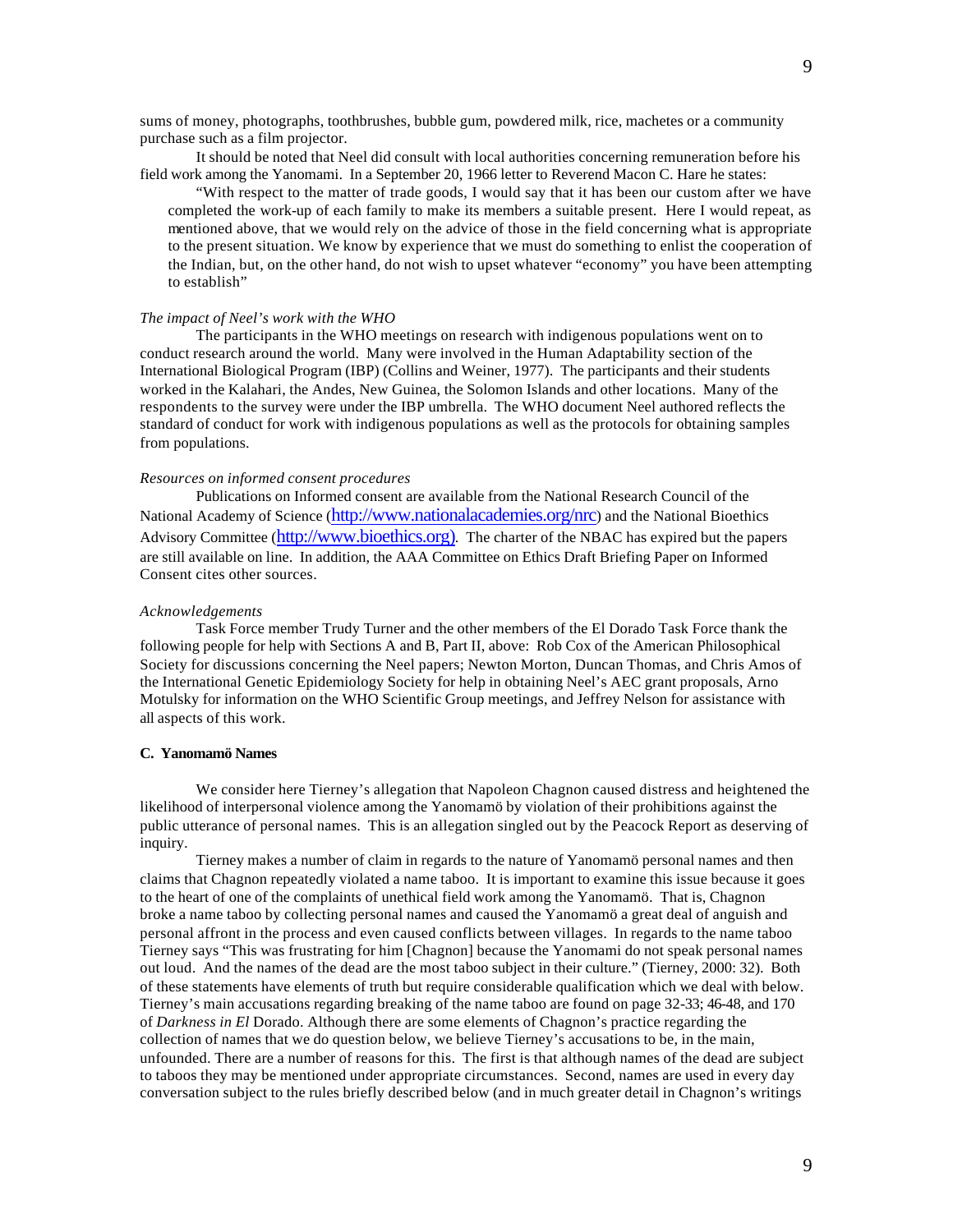We found it useful to consider what other ethnographers have written about Yanomamö names and the methods they used to collect names. Bruce Albert, a French ethnographer with considerable field experience among the Yanomamö of Brazil, states:

"Traditional Yanomami names, which are nicknames and frequently pejorative to one degree or another, cannot be pronounced in front of a person or his/her close relatives— "to insult" is a synonym of "to name" in Yanomami (Albert 1985:394-404). But these nicknames circulate freely at a distance among unrelated people." (http://www.publicanthropology.org/Journals/Engaging-Ideas/RT(YANO)/Albert2.htm).

Chagnon makes a similar observation in *Studying the Yanomamö* (Chagnon, 1974: 95). He admonishes field workers about the collection of names in the following way "Do not accept an informant's statements about his own close kinsmen, and do not solicit them."

Ramos, discussing personal names among the Sanumá, observes that some people's names do become "public" because they are used as one element of teknonyms. That is, when a person is called, for instance, "Older brother of Sopai," Sopai's name must be uttered. To use such names makes those referred to "public figures," and denies to them one of the few rights of privacy that is closely guarded by Sanuma adults (Ramos 1995:184).

The fact that personal names can be used by individuals unrelated or distantly related to those being named is also recognized by Chagnon (1992: 29). Albert, in a passage just below the material quoted above describes how he used to two techniques for name collection that parallel those used by Chagnon (1992: 29; 1974: 91, 95). These methods are the use of informants from different villages and interviews with children:

If the person does not have a Portuguese nickname, one should find out his or her Yanomami name from another person who is not a relative, preferably coming from another village. The question should be made discretely, out of earshot of the person named and close relatives. Children or leaders can be of great help in identifying Yanomami names: the former, because it is a fun game, the latter because no one is going to complain about being named by them (since publicly naming people is a demonstration of courage). (Albert and Gomez 1997:182-183). (http://www.publicanthropology.org/Journals/Engaging-Ideas/RT(YANO)/Albert2.htm).

Whether one can utter the name of an individual and the social circumstances under which it is permissible depends largely on the social status of the individual named, whether the person named is alive or dead, the degree of kinship between the speaker and the person being named, and the presence of others who might overhear the name. Chagnon has described these circumstances in a number of publications (e.g., Chagnon, 1968 [1<sup>st</sup> edition]: 12; Chagnon, 1974: 91-94; Chagnon, 1992: 23-30; Chagnon, 1997 [5<sup>th</sup>] edition]: 19-21). In general, it is permissible to use the names of children in address or in reference. Likewise, it is permissible to address or refer to women by their personal names. However, it is more polite to use a kinship term to address a woman to whom one is not closely related.

Ramos reports for the Sanumá slightly different rules from those prevailing among the Yanomamö. She states that the names of the dead are not the object of special taboos (1995:200), and that Sanumá name secrecy has a "playful" quality in contrast to the dead seriousness about the issue encountered by Chagnon and Albert. She attributes this to the presence among the Sanumá of unilineality; if Sanumá could not say the names of the dead, they would have to give up lineages (Ramos 1995:205).

Among the Yanomamö, however, use of personal names for maturing males, mature men, or the dead regardless of sex is subject to a number of stringent regulations (Lizot, 1984: 125-136.). In a public context, it is inappropriate and insulting to address a man by his name or mention the name of a dead relative to a close kinsperson. In a private setting these rules change depending on the social relations and context that exist between speaker and listener. At one end, someone who is not related to a living or dead individual may freely utter that person's name so long as a close relative of the named is not within earshot. At the other end, it is not permissible to utter the name of a dead person who is closely related to the listener or even to ask the listener to name a close relative. To do so is a grave insult. In fact, if the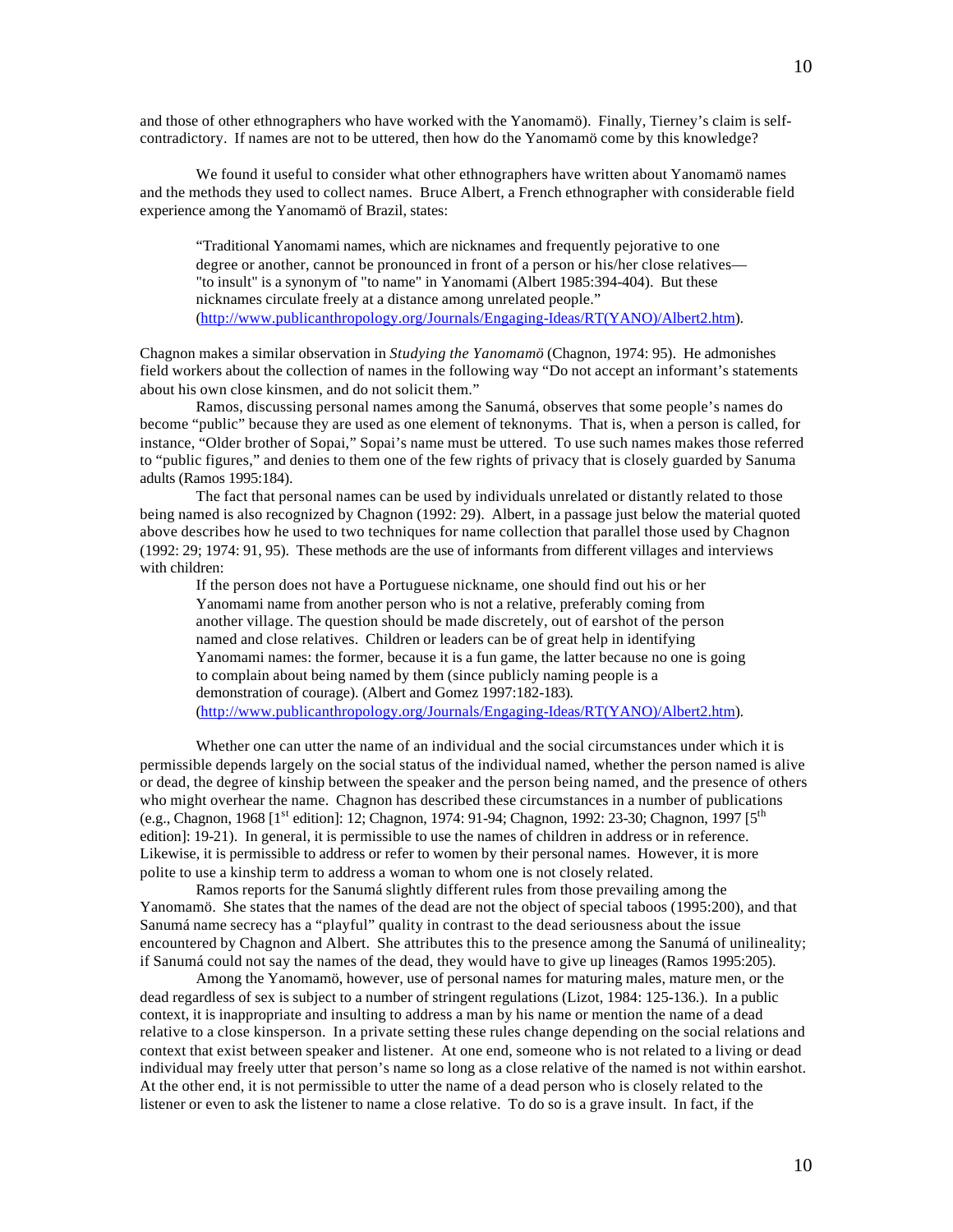11

deceased's name was a common noun (e.g., tapir) the village in which the deceased resided before death may find a substitute for that term so as to not come close to breaking the name taboo (Lizot, 1984: 132). This practice coincides with Yanomamö belief that all remains of the dead (e.g., body and possessions) along with the name must be obliterated. Nevertheless, this last rule, under very special circumstances, can be legitimately circumvented if one establishes a prior agreement with the person being queried. Specifically, the person giving the name may not be a relative and the name should be whispered into the ear of the listener.

Finally , it is also clear from Albert that one is able to legitimately collect personal names although Albert believes that Chagnon may have done this unethically:

Here, once again, the atypical "hit-and-run" fieldwork methods used by Chagnon in his frenetic schedule of collecting genealogies and blood for the AEC must have induced him to invent ad hoc measures for getting around Yanomami name secrecy in ways that were more aggressive and less ethical. Had he used the more typical slow pace and low-profile attitude that most anthropologists use during fieldwork, he would never have found himself in situations of having to resort to bribery, trickery, or offensive behaviors to collect names. The chaotic and peripatetic nature of his AEC agenda probably did force him into such situations. (http://www.publicanthropology.org/Journals/Engaging-Ideas/RT(YANO)/Albert2.htm).

It should be noted that Albert's statement above about "hit and run fieldwork" seems to be based on a reading of Tierney's accusations and not a reading of Chagnon's writings about name collection while working with geneticists (Chagnon, 1974: 93). On this point, Chagnon has written as follows:

*2. <italOn once-only visits to a new village do not try to collect genealogies by using namesital>...*Much of my collaborative work with medical-genetics colleagues takes place in circumstances such as this. In these cases I write identification numbers on everybody and use kinship terms to discover the *<italprobableital>* biological relationship among those who are alive (Chagnon 1974:93)

We would also add that aside from Bruce Albert, other Yanomamö ethnographers such as Jacques Lizot, Alcida Ramos, Eguillor Garcia, and Marco Ales have collected Yanomamö names (of individuals both living and dead) and published them. Tierney (2000) contains many Yanomamö personal names, some accompanied by photographs.

The more interesting claim about the collection of names is that Chagnon used unethical methods in his genealogical research by relying on local pariahs, enemies, and children. To some extent, the use of these techniques was a consequence of the Yanomamö providing Chagnon with false information during the initial six month period of field research. This of course, does not excuse Chagnon for the tactics he may have employed to gain correct genealogies, but it does provide a relevant context. Of these three specific accusations it seems to us that the use of children and "bribing" of children is the most questionable. Current U.S. human-subjects regulations require special precautions on the use of children as informants . It seems reasonable to predict that if Chagnon were to submit research protocols that stated Yanomamö children were to be interviewed to collect genealogical information because adults were unwilling or hostile to such queries because of cultural taboos, his protocol would be denied. Even more problematic is Chagnon's use of the word "bribe" to induce children to reveal true names. Our standard definition of the term suggests that one uses a bribe to induce someone in a position of trust to do something he or she would not otherwise do. Nevertheless, we think it clear from Chagnon's research that children were only used during his earliest field work. They are an extremely poor source of genealogical information. But it should also be recalled that Albert (see citation above) defends the use of children as genealogical informants because no one take offense at a child uttering the name of an adult. We also note that, apart from payments to children, that appropriate payment for information is accepted under contemporary human subjects regulations, and can be distinguished from "bribing". The use of enemies and the exploitation of personal animosities between Yanomamö (e.g., reliance on Rerebawä as an informant discussed in Chagnon, 1992: 27) are the other two issues in regards to the collection of names. Tierney states:

Finally, he invented a system, as ingenious as it was divisive, to get around the name taboo. Within groups, he sought out "informants who might be considered 'aberrant' or 'abnormal,' outcasts in their own society," people he could bribe and isolate more easily.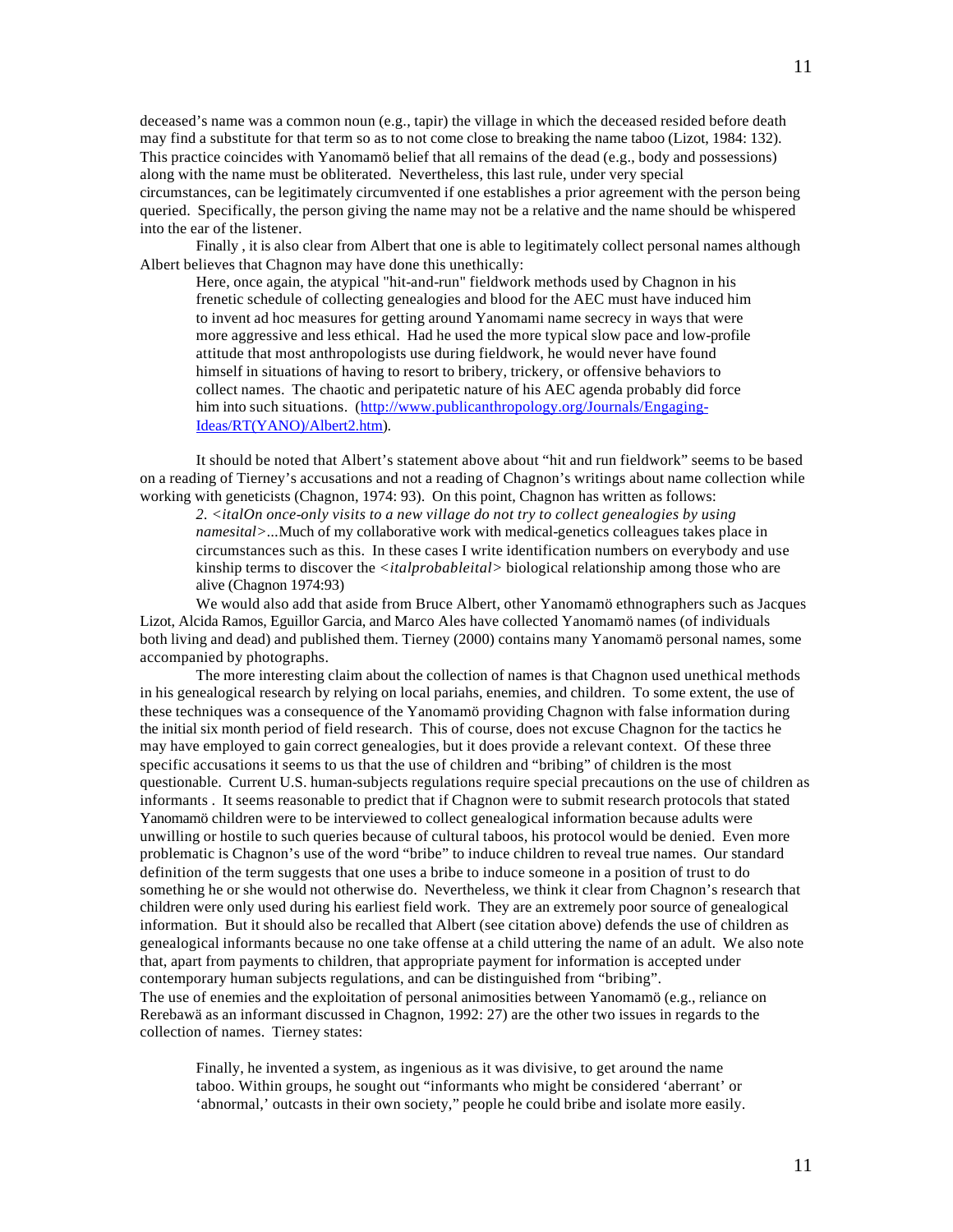These pariahs resented other members of society, so they more willingly betrayed sacred secrets at others' expense and for their own profit. He resorted to "tactics such as 'bribing' children when their elders were not around, or capitalizing on animosities between individuals."32-33.

In the passage above, Tierney cites *Studying the Yanomamö* (Chagnon 1974:91). Here is the entire statement:

I knew that it would be difficult to work around the name taboo, and I knew that important gains would be made only after I identified the good informants. As happened in Bisaasi-teri, the early good breaks came from informants who might be considered "aberrant" or "abnormal," outcasts in their own society, individuals like the twelve-yearold Karina, who guided me to Mishimishimaböwei-teri the first time.

This statement is about the difficulties Chagnon had early on in his dissertation research, during the first six months. It is unclear what Chagnon means by aberrant or abnormal. In the case of Karina, however, it is clear. Chagnon, 1974: 18) describes him as someone who spent much of his life in Sibarariwä's village (Mishimishimaböwei-teri) and returned to live in Mömariböwei-teri and was treated badly by his relatives in that village who seemed to consider him a stranger. Nevertheless, it is clear that Chagnon took advantage of aberrant or abnormal individuals to gain information about names. Use of such individuals to divulge difficult to acquire information is not uncommon in ethnographic field work and we need to carefully reconsider this issue.

Chagnon, both in his standard ethnography *Yanomamö* (1997, 5th edition) and in *Studying the Yanomamö* (1974) provide numerous examples of mistakes he made in the collection of names. He consistently admits he made mistakes and that he learned not to repeat them. Sometimes mistakes recurred after he thought he had made proper precautions (e.g., Chagnon, 1992:30). Yet Tierney seizes on these mistakes as Chagnon's standard practice when in fact they were not. It is our sense that many of the mistakes Chagnon made around names were honest and unintended and that he learned from these errors. We are, however, concerned about the use of children as informants as well as the use of aberrant and abnormal individuals. While these are "classical" anthropological field techniques, we believe that in today's environment, of increasing concern for the dignity and autonomy of human subjects, we should open a new dialogue on such methods.

# **D. Involvement in Yanomami Political Affairs**

We discuss here the allegation in *Darkness in El Dorado* that Napoleon Chagnon put Yanomamö lives at risk in a peace-making negotiation in one instance, and by aiding a raiding party in another. The Peacock Report distinguished this as an allegation that required inquiry.

On page 112 of *Darkness in El Dorado* Tierney's account of Chagnon's role in fostering an alliance between Mishimishimaböwei-teri and Bisaasi-teri begins "He had some initial misgivings". Quoting Chagnon, Tierney continues: "This was taking risk in spades …I was also worried that I might be a contributor to an enormous disaster.' This citation from Tierney is taken from Chagnon, 1997 [5<sup>th</sup>] edition]: 217. What Tierney does not tell the reader is that the "this" refers to an antecedent subject, Kaobawä, in the previous paragraph and actually indicates that Kaobawä was taking the risk (and not Chagnon) in attempting to establish peaceful relations with the enemy village of Mishimishimaböwei-teri. In Tierney's text this extract is followed by an ellipsis, followed by a quote from Chagnon: "I was also worried that I might be contributor to an enormous disaster." (*Darkness,*112). This quote is the start of a paragraph in Chagnon (1997:217) that is found two paragraphs below the "…risk taking in spades" paragraph. Here Chagnon debates whether he should assist Kaobawä in peace-making. He decides to assist because Kaobawä assures him that he will go ahead with or without Chagnon's help and convinces Chagnon that his presence will help him succeed, because Kaobawä believes that "…the Shamatari had accepted me and my role would be useful as a neutral intermediary and probably would contribute to the possibility of his success at making peace" (Chagnon, 1997  $5<sup>th</sup>$  edition] 217). It is clear from Chagnon's writing that the Yanomamö want to use Chagnon as an instrument of peace and that he obliged them at great personal risk to himself.

The second allegation made by Tierney about inappropriate political involvement on Chagnon's part that might have endangered Yanomamö lives concerns Chagnon's role in helping transport a raiding party. In the second edition of *The Fierce People* (1977), Chagnon describes how he assisted a raiding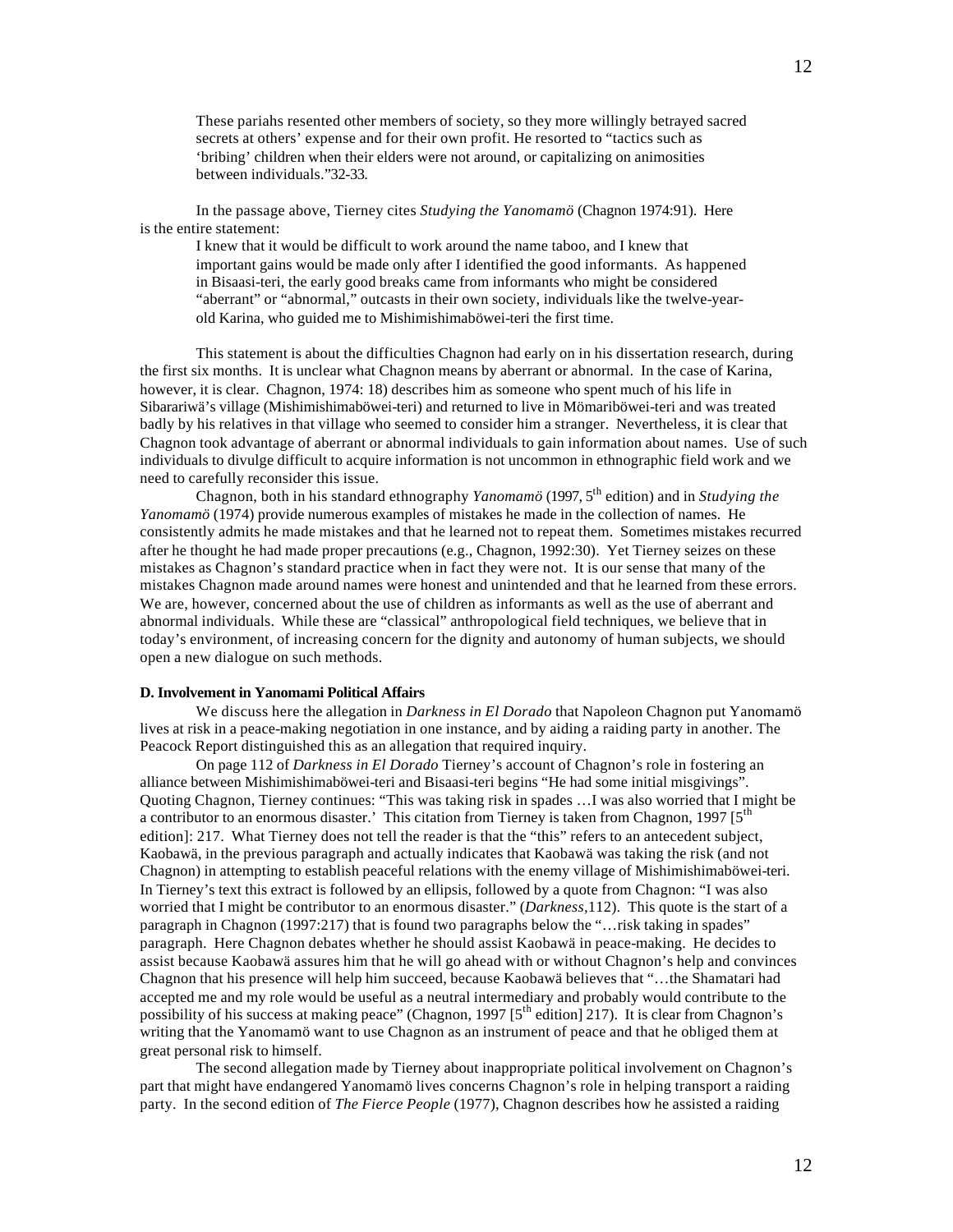party from Monou-teri, a village where he was residing and doing his research. The account begins on page 135 where he describes how "emotionally close…" he had become to the Monou-teri after watching a mortuary ceremony of a slain warrior and listening to his male relatives weep during the night. He states:

I allowed them to talk me into taking the entire raiding party up the Mavaca River in my

canoe. There, they could find high ground and reach the Patanowä-teri without having to cross the numerous swamps that lay between the two villages (Chagnon 1977: 135).

He later notes "Hukoshikuwä and his raiders did not locate the Patanowä-teri on this raid, although they searched for over a week." (p. 137)

Tierney remarks (2000: 87) that this assistance had given the raiders a significant advantage (citing Ferguson, 1995: 300). This is true. However, Ferguson (1995: 300) accurately notes, unlike Tierney, that the raiders did not locate the Patanowä-teri. Therefore, the raid was a failure and did not result in fighting.

In a direct reading of Chagnon's text we find the following (1977: 134-137): The raid was going to occur with or without Chagnon's assistance; he made it easier for the raiders by providing transportation; the raid failed.

Tierney, and to some extent Ferguson, seem to suggest that the failed raid would not have occurred without Chagnon's assistance. Chagnon's text clearly states that the Yanomamö had decided to make the raid and then asked him to help. There is no indication that the raid was contingent on Chagnon's assistance. In fact, the Monou-teri and the Bisaasi-teri had jointly or singly raided Patanowä-teri six times and Monou-teri had raided the Patanowä-teri alone on at least one of those occasions (Chagnon, 1977: 134). His description of his participation was on one of those occasions in which Monou-teri had raided alone. Nevertheless, it is clearly the case that Chagnon enhanced the probability of a successful raid by transporting the Monou-teri in his canoe.

Should ethnographers assist in the pursuit of feuds and alliances? In the case of the failed raid Chagnon felt emotionally and perhaps morally obligated to help. This obligation was probably a consequence of living with the Monou-teri where he internalized their animosity toward the Patanowä-teri as he listened to Yanomamö mourn their slain relatives. The Task Force believes that Chagnon should not have permitted the Monou-teri to "talk him into" taking them on a raid; indeed, Chagnon's language suggests that he himself regretted making that decision. We believe that ethnographers should not, with premeditation, directly or indirectly involve themselves in hostile acts. But one could imagine other circumstances where involvement in hostilities is unavoidable. What if the Monou-teri were attacked while Chagnon resided with them and his own life or the lives of his co-villagers were under immediate mortal threat? And what if the attackers were Brazilian gold miners?

That Chagnon assisted the Bisaasi-teri in brokering a successful peace treaty with the Mishimishimaböwei-teri is clearly praiseworthy However, we believe that the proper stance for anthropologists is to encourage those we study to make peace and not war, and to avoid direct or indirect facilitation of hostilities except in an emergency.

### **E. Engagement of anthropologists in public dialogue with members of study communities**

 Here we inquire into the lessons that anthropologists can learn from Chagnon's engagement in public forums with Yanomami individuals. The Task Force notes that this issue was not one singled out by the Peacock Report. Nor does Tierney raise this issue as a specific allegation in *Darkness in El Dorado*. Instead, it appears in the book as a sort of rhetorical background. For instance, Tierney repeats twice (pp. xxiv, p. 11) that Chagnon is said to have called Davi Kopenawa, a Brazilian Yanomami who has made frequent public statements over more than a decade, a "parrot." In spite of the fact that these statements by Chagnon were not singled out either by Tierney or by the Peacock Report, the Task Force wished to reflect upon them, since they exemplify an issue that is increasingly faced by anthropologists and that is, as far as we know, not generally raised in their training in methodological and ethical foundations. Anthropologists today all work in highly dynamic political contexts where both anthropologists and members of subject populations have access to many arenas, including international mass media, to advance their agendas.

Like most anthropologists working today, Chagnon has had to confront the emergence of new leadership styles and new forms of political discourse, some in direct opposition to his own ideas. Unfortunately, unlike, for instance, in North America, there is no established legal (such as NAGPRA) or political (such as a well-established system through which communities evaluate and approve research) framework within which he and Yanomami interlocutors can engage. Instead, direct access to Yanomami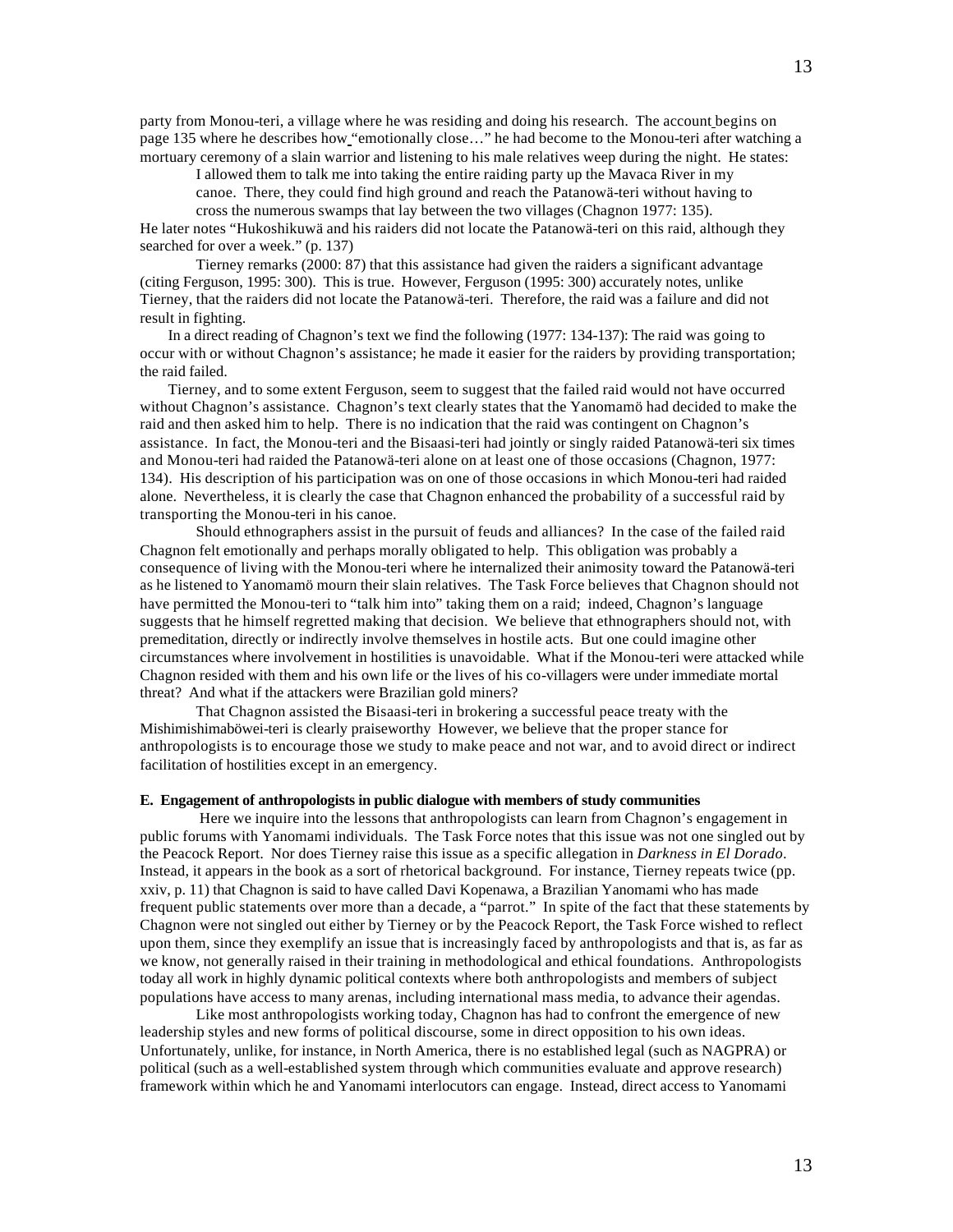is mediated within a very complex and often highly personalistic field of political players, within which the Yanomami themselves are, to date, profoundly subordinate. Nonetheless, some Yanomami do speak out.

Of all Yanomami who have emerged as public figures, probably the most important is Davi Kopenawa Yanomami. Davi Kopenawa Yanomami has worked closely with organizations such as CCPY and Cultural Survival in the fight for the integrity of Yanomami lands in Brazil, but has also spoken out on many other issues, often completely on his own. Interviews with him examined by the Task Force include Kopenawa Yanomami and Turner (Boa Vista, March 1991; Turner and Kopenawa 1991), Albert and Kopenawa Yanomami, April 8, 2001 (Albert 2001, Appendix 1), and Kopenawa Yanomami and Chernela (Demini Village, Parima Highlands, Brazil, June 7 2001), the last conducted in the name of the AAA El Dorado Task Force.

Regarding public statements by Davi Kopenawa Yanomami, Chagnon has written as follows:

Davi Kobenawä Yanomamö was educated by the New Tribes missionaries, a mostly American Protestant group, in a village on the Demini River in Brazil. There he learned Portuguese. His non-Yanomamö supporters in Brazil, intelligent and well-intentioned advocates of the Yanomamö cause, are promoting him as a spokesman for his people. Such a role exists largely because *our* culture must deal with other cultures through their leaders – it is the only way we know how to deal with them. Everything I know about Davi Kobenawä is positive, and I am confident that he is a sincere and honest man. When I read his proclamations, I am moved – but I am also sure that someone from our culture wrote them. They have too much the voice of Rousseau's idealism and sound very non-Yanomamö. My concern is that he is being put into a difficult position, fraught with consequences for the future of the Yanomamö. For one thing, there is currently no such thing as a pan-Yanomamö awareness, and so he cannot possibly be speaking for the Venezuelan Yanomamö ...

There is also the danger that if outside parties can so easily create Yanomamö leaders, everyone who has a special interest will promote his own leader. For example, in 1990 the Brazilian mining interests introduced their own Yanomamö leader, a young man they called Marcelo Yanomami, who advocated their rights just as strongly as Davi Kobenawä advocates the policies of his mentors (fortunately, in my view, the latter are more consistent with the Yanomamö's future wellbeing). In an article in the Brazilian journal *Veja* in January 1990, Marcelo Yanomami, obviously reflecting his mentors' interests, argued that the Indian has the right to exploit the material riches in his territory in any manner he wishes – presumably meaning the right to turn them over to powerful Brazilian mining interests for a modest fee (Chagnon 1992:275-76; repeated in similar language in Chagnon 1997:252).

We are unable to confirm that Chagnon ever referred to Davi Kopenawa Yanomami as a "parrot"; this language is quoted by Tierney from an article by Peter Monaghan in the *Chronicle of Higher Education* (Monaghan 1994:A19) and is not there attributed to Chagnon directly. Monaghan states " Mr. Chagnon and his supporters dismiss [Davi Kopenawa Yanomami] as a parrot of human-rights groups and say he does not speak for the tribe." However, the above citations are the only published writings by Chagnon on Kopenawa Yanomami that we have seen cited, or identified ourselves. They are carefully worded and say nothing about "parrots". However, we suggest that Chagnon's remarks were problematic in their context. They were written at a time when there was the most serious threat to Yanomami lands; between the mid 1980's and 1992, when Yanomami lands in Brazil were finally demarcated with their present boundaries, Brazilian anthropologists, accompanied by other anthropologists (the AAA's own efforts are briefly reviewed in Part I, Section D), international NGO's such as Survival International, and the Yanomami themselves were engaged in an extremely difficult and dangerous fight to protect these lands. To raise questions, in very widely-distributed publications, about the authenticity of a person who had unquestionably become a very positive symbol of the Yanomami and an important political asset in this fight, could not fail to undermine Yanomami interests. We note also that the opinion ascribed by Chagnon to Marcelo Yanomami is an opinion that a rational person might well advance, and advocates a right of full control over their lands and resources that Arvelo-Jim $\vartheta$ nez and Cousins (1992) have argued Indians should be allowed to have.

Laura Graham, a linguistic anthropologist with considerable experience with shifting styles of indigenous leadership among the Xavante of Brazil, has written very thoughtfully on the challenge posed to anthropologists who must respond to indigenous spokespersons. She points out that linguistic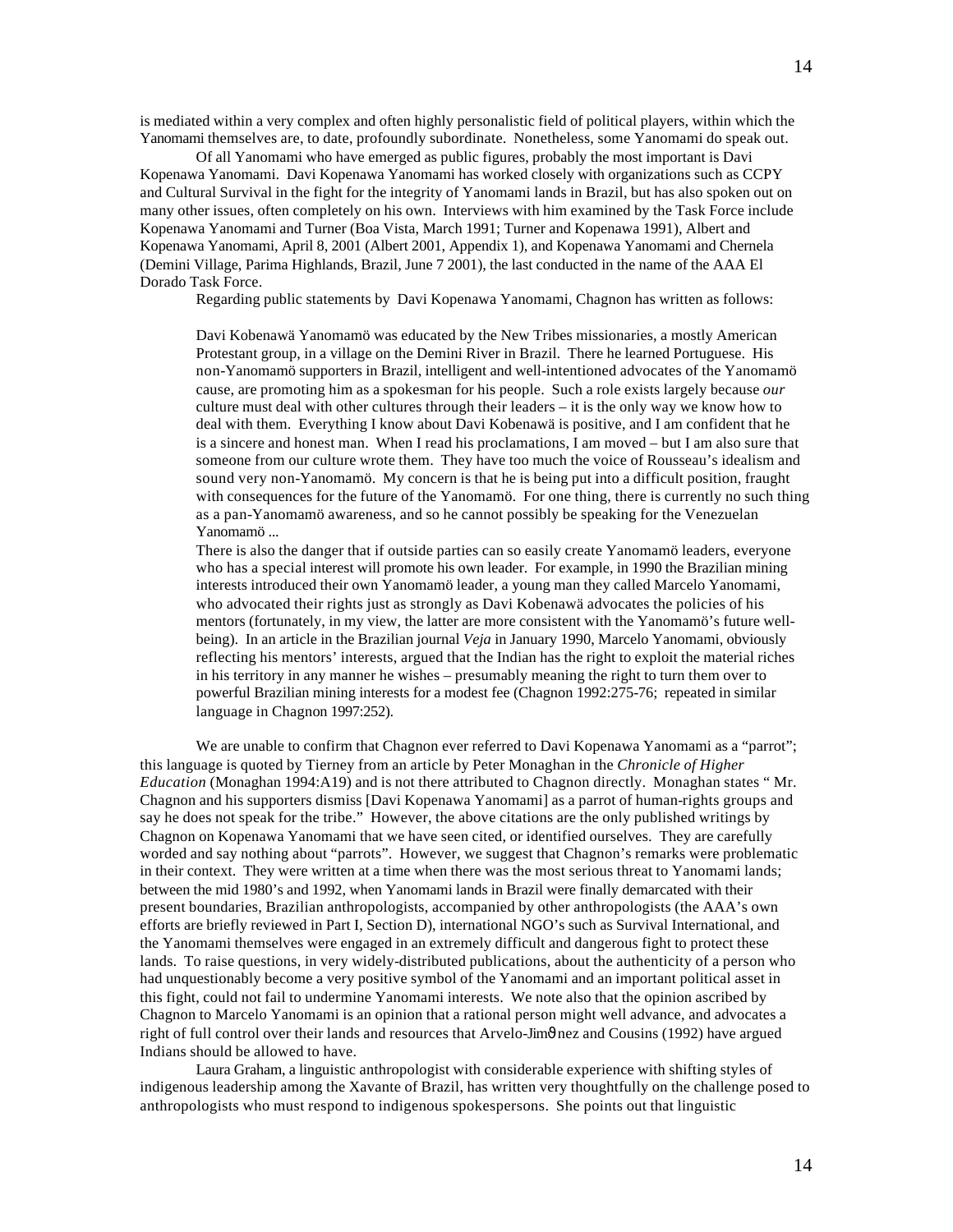anthropological theory, following Bakhtin, acknowledges that no one is ever fully the author of his own words. Furthermore, she argues that "authenticity" is a "colonial folk category" (Graham 2001:6). Graham argues that to challenge the "authenticity" of a speaker "is a political statement. It is a challenge of boundaries and presupposes asymmetrical relations of power. Such challenges cannot be grounded in an evaluation of the performance as "indigenous" or not because, in the global context, indigenous performance is, by nature, decontextualized, reinvented and hybrid" (Graham 2001:27).

We would argue that Chagnon's point -- if pro-Indian NGO's can create puppet spokespersons, then anti-Indian exploiters can do the same – can be turned back on his challenge to "authenticity." Anyone can mount such a challenge, for good or for evil. Thus anthropologists should avoid this rhetorical strategy. Furthermore, in our view the challenge of inauthenticity is, fundamentally, unanthropological. It fails to recognize the contemporary context in which indigenous people must live, and it fails to grant indigenous speakers autonomy and agency. Certainly it is fair to ask an indigenous spokesperson hard questions about for whom he speaks, or to argue against his position, or even to say that he is a liar. However, such challenges should be made in specific and dialogic terms, directly engaging the content of the speech and the voice of the speaker, rather than simply bypassing both as devoid of intentional content. And they should be made in arenas that include those where the speaker has some chance of answering.

We do, of course, recognize that a thunderous blast against an indigenous leader in the international media may from time to time be precisely appropriate, if an anthropologist has very good information that such a person is a danger to a community. However, to be effective, such attention must be developed on a number of fronts (including in the local contexts), in culturally appropriate ways, and include a "full disclosure" of the anthropologist's role in the political context.

The lesson that we take from Chagnon's engagements with emerging Yanomami leaders for the development of anthropological practice is discussion of this and similar cases should be a part of anthropological training, because the future of anthropology will certainly increasingly involve the necessity to maneuver in complex and dynamic political fields such as that presented by the current developments among the Yanomami.

### **F. Allegations of inappropriate sexual relationships with Yanomami by anthropologists.**

We take up here the allegations made in *Darkness in El Dorado* about inappropriate sexual contact with Yanomami boys and young men, in exchange for gifts, by the French anthropologist Jacques Lizot. We note that Lizot is not the only anthropologist who has had sexual relations with Yanomami people; Kenneth Good (1991) has written about his relationship with his ex-wife, Yarima, whom he married within the Yanomami system when she was about fourteen years old, establishing the marriage under Venezuelan civil law at a slightly later time. Good, of course, has written with considerable frankness about this relationship and its eventual sad end, providing ample material for reflection by all anthropologists who may be drawn to such relationships. In contrast, Lizot has had much to say about the sexual life of the Yanomami themselves, but, as Tierney quite correctly observes, has implied that his involvement in this life was entirely that of a neutral observer. The El Dorado Task Force believes that the allegations about Lizot's activities among the Yanomami made in *Darkness in El Dorado* are well-founded. These activities continued over many years. We have confirmation independent of Tierney's book that many people knew about them, beginning in the late 1960's. One of Lizot's habits that aroused suspicion was his use of teenage boys as guides. Contrary to Tierney's statement (2000:127) that many anthropologists preferred hiring young boys as guides, in fact most anthropologists when they could find them preferred mature men who knew the territory better, had many allies, and were competent hunters. One of our sources states that he saw Lizot inviting young boys to his hammock in his village. A number of Tierney's sources reported that Lizot attracted and rewarded boys with gifts of the type that would usually be made only to senior and influential persons.

We have also found support for Tierney's allegation that the kinds of sexual behavior that Lizot encouraged were not acceptable to Yanomami. Lizot's sexual exploitation of adolescent boys was greatly resented, very repugnant, and totally unacceptable to the Yanomami, and left them suspicious of anthropologists in general, whom they fear may share Lizot's sexual proclivities. Hames, a member of the Task Force, spoke in 1998 to an elected Yanomamö leader, Fermín (from the village of Cejal), who was a deputy to the *municipio* established for the Ye'kwana and Yanomami in Venezuela. This leader officially stated that he had personally spoken to three or four Yanomami boys who had had relations with Lizot and strongly objected to Lizot's prostitution of boys and young men.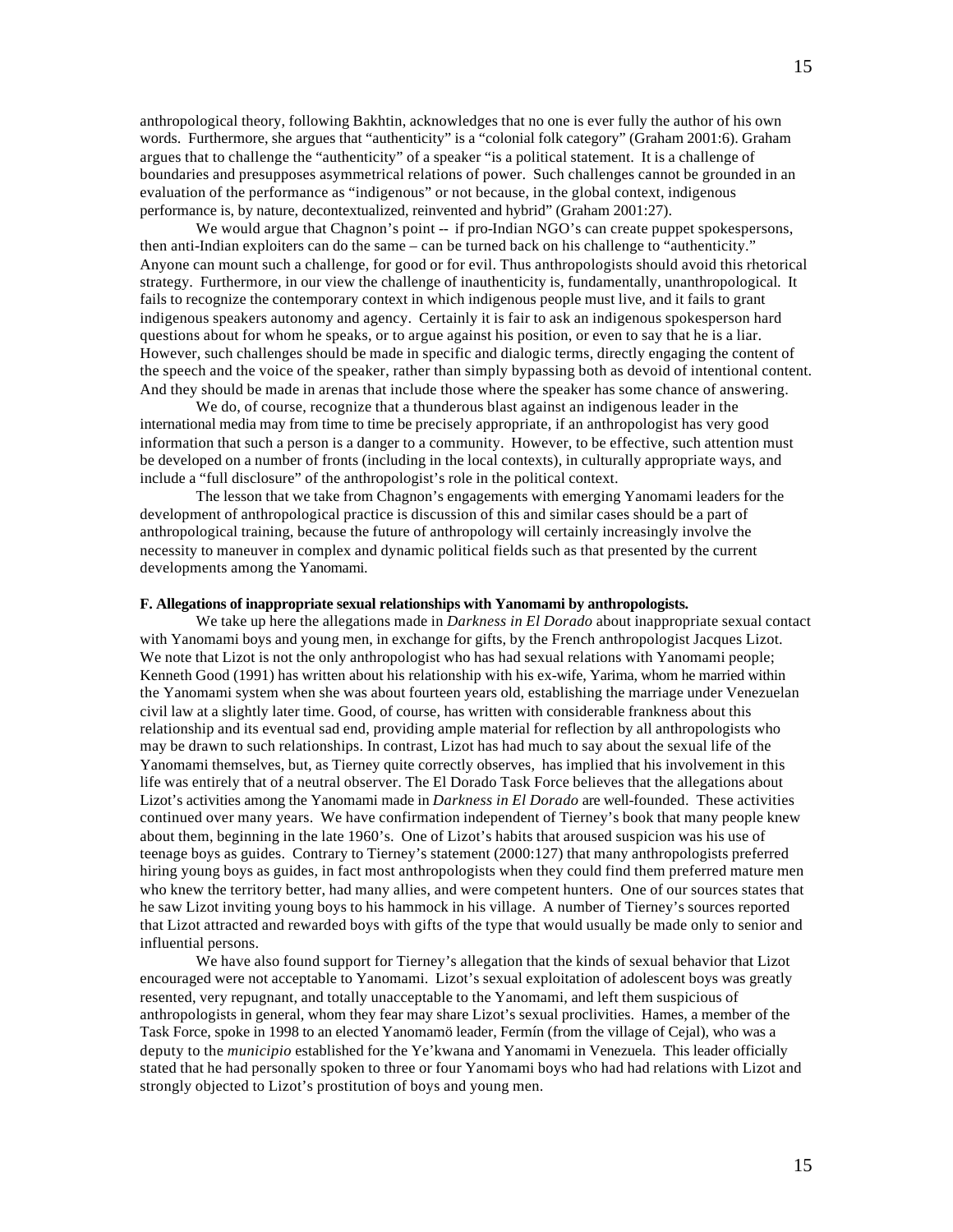We believe, however, that it is unfortunate that Tierney focussed so extensively, and exclusively, on Lizot's case. While we share Tierney's view that Lizot's behavior was unacceptable, and are baffled that Venezuelan authorities and the Salesian missionaries permitted it to continue over a very long period of time, we must point out that sexual exploitation of the Yanomami that is far more dangerous to them than anything undertaken by Lizot is reported by those who have observed the behavior of soldiers around Brazilian army posts, where young Yanomami women (and probably boys as well) are prostituted in a context that includes epidemic levels of venereal disease including AIDS (Peters 1998:247). The Yanomami have requested that the posts be withdrawn from their territory.

In reflecting on the Lizot case, we observe that anthropologists, like other human beings, are sexual creatures. Inevitably, sexual attraction and sexual relationships will develop between anthropologists and those they encounter during field work, including members of the populations under study. Every anthropologist is familiar with successful long-term partnerships that began in such relationships, and every anthropologist is equally familiar with cases where such partnerships failed, or where relationships seemed from the beginning to be ill-advised and exploitative. The task force notes that sexual exploitation is not always imposed by the anthropologist on a member of the study population; there are cases in the literature of the opposite type, including violent rape (Kulick & Wilson). There are also cases where members of study populations cynically exploit the attractions they hold for an anthropologist to gain access to perceived wealth or privilege. Nonetheless, the task force points out that in most field situations, most of the power in a relationship with a member of the study population will reside with the anthropologist. Given this problem, we believe that sexual relationships with members of study populations should be undertaken only after the most careful reflection on this point, and with full attention to the dignity and autonomy of the potential partner. The contemplation of sexual contact with children or young adolescents should not survive such reflection and attention. Indeed, we note that the United Nations Declaration of the Rights of the Child (http://www.unhchr.ch/map.htm) specifically protects children against "exploitation." Furthermore, entering into sexual relationships in a responsible way requires special attention to ethnographic considerations: What material and emotional responsibilities is the anthropologist assuming, not only to the object of his or her desire, but perhaps to a wide network of that person's kin and friends? Is the anthropologist prepared to take on these responsibilities? What is expected in the way of duration of sexual relationships? Will the anthropologist be able to manage in an ethical way the consequences of the dissolution of a relationship that is shorter than an expected duration, especially where children may be involved? Very few anthropologists will be prepared to think seriously about such questions until many months or even years of fieldwork have passed.

There is a considerable debate about the place of sexual involvements in participant observation. Indeed, in the case of Kenneth Good's documentation of his own marriage to Yarima, his attraction to and affection for her was accompanied by a realization that a marriage to her might solidify his relationships in the study community (Good 1991). Some anthropologists have taken the position, parallel to that generally held in other professions, that a sexual involvement should never be a tool of fieldwork; others have pointed out that in some situations, such as work in bathhouses that are sites of transitory sexual liasons, not to participate in sexual contact would be to adopt a perhaps even more dubious sexual role as voyeur (cf. Bolton 1992).

One solution is obviously to carefully observe not only international but local laws, against, for instance, sexual involvement with legal minors. However, anthropologists are familiar with situations where local laws are profoundly unjust, as in regimes where miscegenation, homosexuality, prostitution, or adultery are felonies or even capital crimes. In some cases, a larger responsibility strongly militates in favor of work with populations among whom such illegal sexual practices occur, for instance, a study of the behavior of prostitutes and their clients in a community at serious risk of the spread of sexually-transmitted disease. In such cases it is difficult to prescribe absolutes about behavior. We recommend again very careful reflection on the possible consequences of using sex as a fieldwork tool. For instance, if the forms of sexuality in which the anthropologist will be involved are illegal, the anthropologist will probably be putting the partner at considerably more risk than is faced by the anthropologist him- or herself. Anthropologists may be relatively conspicuous presences in a community, and thus draw attention to the illegal sexual activities of partners. The penalty faced by the anthropologist might be deportation, but the partner may face very serious consequences including ostracism or even execution. Anthropologists should not only be thoroughly familiar with local law, but should be able to answer the most probing ethnographic questions about the possible consequences for a partner of an illegal or even of a legal liason. It is unlikely that an anthropologist will be able to answer such questions after a short period of fieldwork.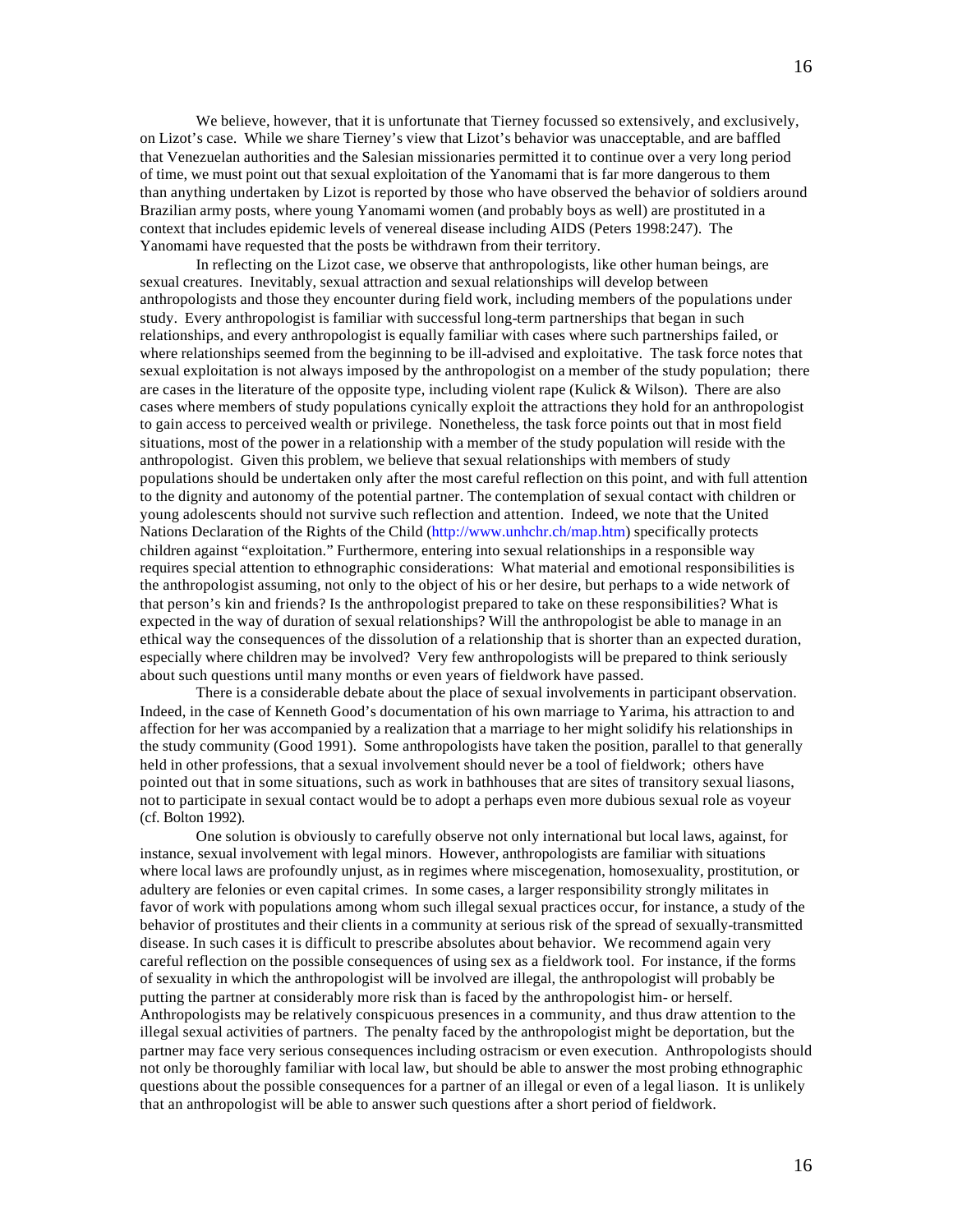We believe that anthropologists contemplating sexual liasons of any type should reflect also on their responsibility to the discipline. From the time of Boas, we have recognized that behavior by any anthropologist reflects on all anthropologists. An image and reality of probity and responsibility benefits the discipline as a whole, while an image, or, worse, a reality of sexual libertinage or irresponsibility restricts the ability of every future anthropologist to develop research at the field site that has been thus compromised. Indeed, such compromise may put a future anthropologist at genuine risk, for instance of rape if it is believed locally that all anthropologists are sexually loose. From this point of view, one of the early goals of ethnographic involvement perhaps should be to determine the sexual behavior appropriate to a person with a high reputation, unlikely to be the object of gossip, in the local community (which may ramify into regional and even national contexts), with the goal of adopting that sort of behavior. Anthropologists will inevitably be the objects of gossip and thus may have to hold themselves to a slightly higher standard than would a local person. However, as we have noted above, some have argued that exceptions can be advanced, where participation, or the appearance of participation, in sexual contexts that may be locally regarded as illicit would be evidence of adherence to a higher ethic of addressing significant human problems.

Finally, we urge that the issue of sexuality in anthropological practice be addressed in the training of anthropologists. Discussion of the sort of case-study literature presented in recent volumes such as (Kulick & Wilson 1995, Lewin & Leap 1996, Whitehead & Conley 1986) should be a standard component of methodological training, and development of this literature should be recognized as a legitimate contribution to anthropological practice and theory. The Committee on Ethics has drafted a "Briefing Paper for Consideration of the Ethical Implications of Sexual Relationships between Anthropologists and Members of a Study Population" (COE November 2001), and has presented also a draft "Plan of Action for Developing Dialogue on the Ethical Implications of Sexual Relationships between Anthropologists and Members of a Study Population." We urge that the briefing paper be widely read and that the plan be carried out.

### **G. Warriors of the Amazon**.

The Peacock Report noted that one allegation requiring inquiry by the El Dorado Task force was a report that "a film crew allegedly watched a woman and child die during a NOVA documentary filmed with the assistance of [Jacques] Lizot." This film is currently entitled "Warriors of the Amazon," and is distributed by NOVA/WGBH. The date on the current edition of the videocassette version is 1996, and Jacques Lizot is listed as ethnographic advisor to the film. Several versions of the film seem to exist. Tierney observes that a BBC version, entitled "Survivors of the Amazon," also dated 1996, "showed more of the film crew's impact on Karohi-teri (Tierney 2000:219-20). (We note that the NOVA version does include a sequence of a headman mentioning that goods received from the film crew will be used for trade during the feast, and that these include "machetes, axes, hammocks, cotton for fixing arrow feathers, and money.")

Task Force member Hames has identified yet a third version of the film, listed as shown at a Margaret Mead Film Festival at USC in 1995, with the following information:

Spirits of the Rainforest - (Venezuela)

Andy Jillings, Jacques Lizot. 1993. 50 minutes.

The Yanomami of Venezuela invite their enemies to settle old scores and feast. When sickness and sudden death threaten the preparations shamans call upon healing powers from the spirit world, but their traditional defense offers no protection against new diseases carried by gold prospectors. http://www.usc.edu/dept/elab/mead/mead95/desc95.html

Members of the Task Force have viewed only the NOVA/WGBH "Warriors of the Amazon" and in this preliminary report will remark only on that film. The author of the narration for the film is Melanie Wallace, who produced several films in the *Odyssey* series (Trailer, "Warriors of the Amazon"). A transcript of the narration of the film as it was aired on PBS September 2, 1997 can be found at http://www.pbs.org/wgbh/nova/transcripts/2309warr.html.

Sponsel (1998:99) states that "Among the several dozen films and videos on the Yanomami, in my opinion by far the most balanced and humanistic is *Warriors of the Amazon*, which Lizot made in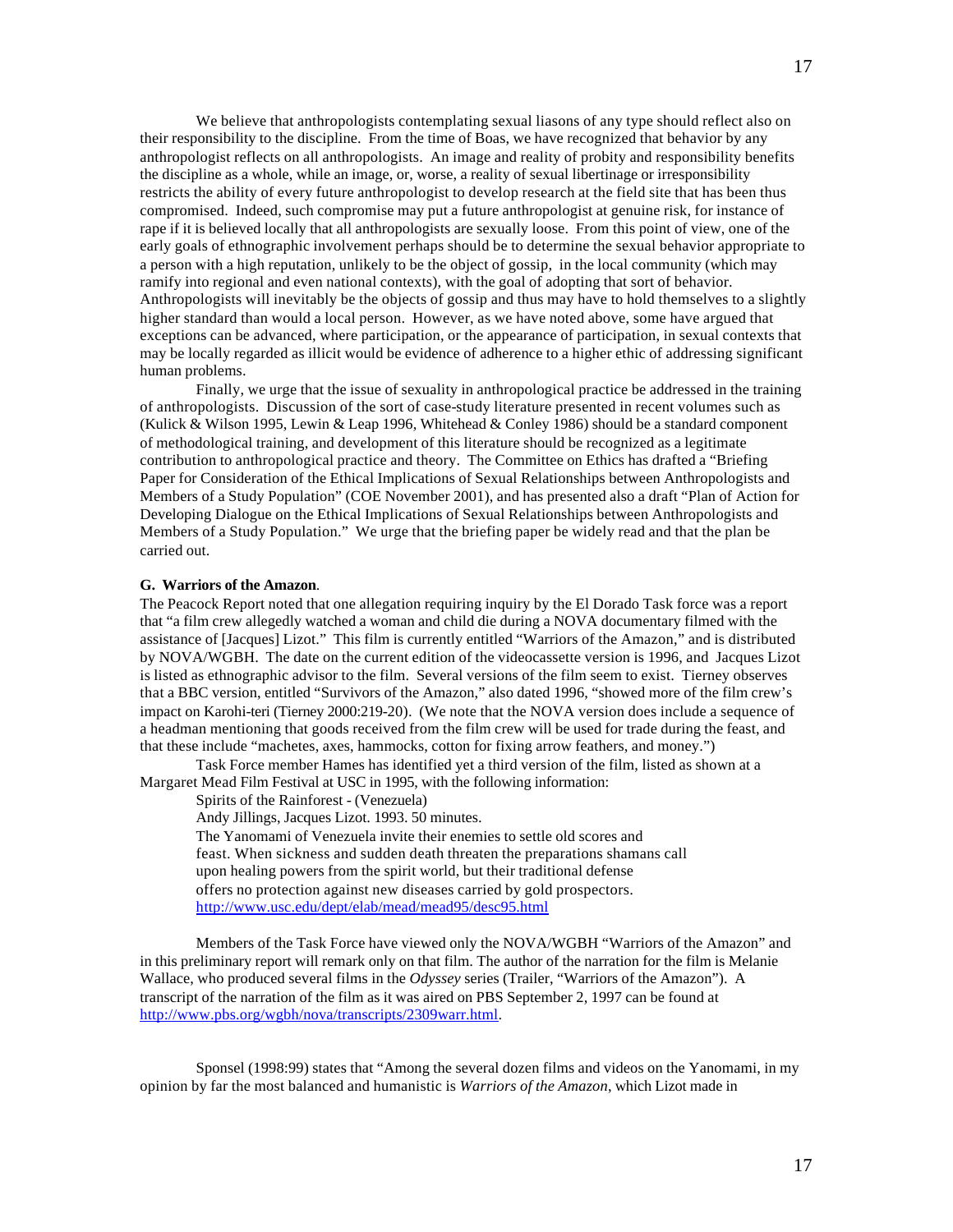collaboration with the television science series *Nova*." This is the film that was viwed by Task Force members.

The film unquestionably has some very compelling footage, and has as well the redeeming feature of giving at least brief voice to a Yanomami woman about her decision to run away from her village. However, the Task Force concurs with Tierney that the film is profoundly problematic. It is particularly problematic given that NOVA/WGBH is obviously marketing it to schoolteachers; the NOVA web site (see above) includes a selection of lesson ideas and supplementary materials to accompany the film (it can be purchased for \$19.95 from amazon.com).

First, the film, made in the 1990's, is obviously staged (Tierney enumerates a number of pieces of evidence for this (Tierney 2000:216-217). The film is incongrous in that while it shows many trade goods, the Yanomami wear almost no western clothes (one or two men in shorts are shown). Task Force member Hames states that one of the most striking incongruities of the film for him is the sight of so many shotguns and the sound of so much firing, since most Yanomami communities have few shotguns and are careful of ammunition. In spite of the fact that one of the film's themes is diseases brought by contact, the narration of the film's introductory trailer states that the film will bring "a rare and intimate glimpse of an isolated tribe. Explore the unique culture of the Yanomami, from the role of powerful hallucinogenics to the ritualistic consumption of their dead, witness the human drama of a people on the brink of extinction. Can they make peace with their enemies before it's too late? Warriors of the Amazon." The film builds to a climax with the funeral of a woman and the statement that four people died while the film was being made. This narration reiterates themes of primordiality, isolation, cannibalism, and extinction that have endured for hundreds of years in representations of the indigenous peoples of the Americas.

The narration continues stating that the Yanomami world is "marked by aggression and revenge", and that the Yanomami "live in ways similar to their ancestors of two thousand years ago, following age old traditions...". As noted above, the filmed scenes accompanying this essentializing narration support it in every detail. Interestingly, the narration, which follows a plot line where a Yanomami village reconciles with enemies, has the headman stating that the fight started over an adultery, with the narrator reiterating this point: "Instances of adultery are common, but when it takes place among members of different groups, what begins as a personal affront can quickly escalate into a conflict among villages. And here, vengeance is not easily satisfied."

One of several narrative threads in the film is the sickness and death of a very young woman, who had recently given birth, and her baby . Tierney characterizes these sequences as "memorable, beautiful, marketable, ... inevitable ... images of [an] Amazon Madonna." He argues that the representation of this death was one of the many metaphoric and literal references in the film to "Indians as losers in the Darwinian struggle" (Tierney 2000:222). We concur.

The images of the dying young mother and her baby are problematic in at least two more ways. Before proceeding, we note that Tierney leaves the impression that the filming of the death is long and voyeuristic; in fact the shots are very short in the context of the film's pacing. This may very well be due to the fact that taking pictures of a dying person, even more of a dying infant, and even more especially of a dead person, must have enormously upset the Yanomami. Task Force member Hames believes that it must have taken an enormous amount of trade goods to overcome their objections and permit the film makers to quickly grab a few shots.

The second way in which the death is immensely problematic is that it is filmed as a moment in "nature." Tierney states that the film was made only an hour by motorboat from the infirmary at the Mavaca mission (Tierney 2000:221). Hames states that this is an exaggeration; the distance might be as much as 3 1/2 hours, depending on conditions and mode of transportation. Nonetheless it would have been easy to take the woman, who is quite young, perhaps even still a teenager, to the hospital. Tierney reports that a government doctor visited the woman, but did not have proper equipment to treat her. This scene, which would have interrupted the film's vision of wilderness isolation, is not shown. Nor is the film crew shown as intervening in any way; Tierney quotes an American missionary, Mike Dawson, as saying, "Let's be real. They're giving them machetes, cooking pots, but they can't give a dying woman aspirin to bring her fever down?" (Tierney 2000:217).

One member of the Task Force reacted initially by proposing that the AAA request that the film be withdrawn from circulation. The Task Force decided not to make such a proposal, but we remain faced with the problem of reflecting on how the film might possibly be made meaningful. Perhaps its most important lesson is not about the Yanomami at all, but about exactly the power of a representation in which the Yanomami are more part of "nature" than of "culture"; we are reminded of Charles Briggs' work on